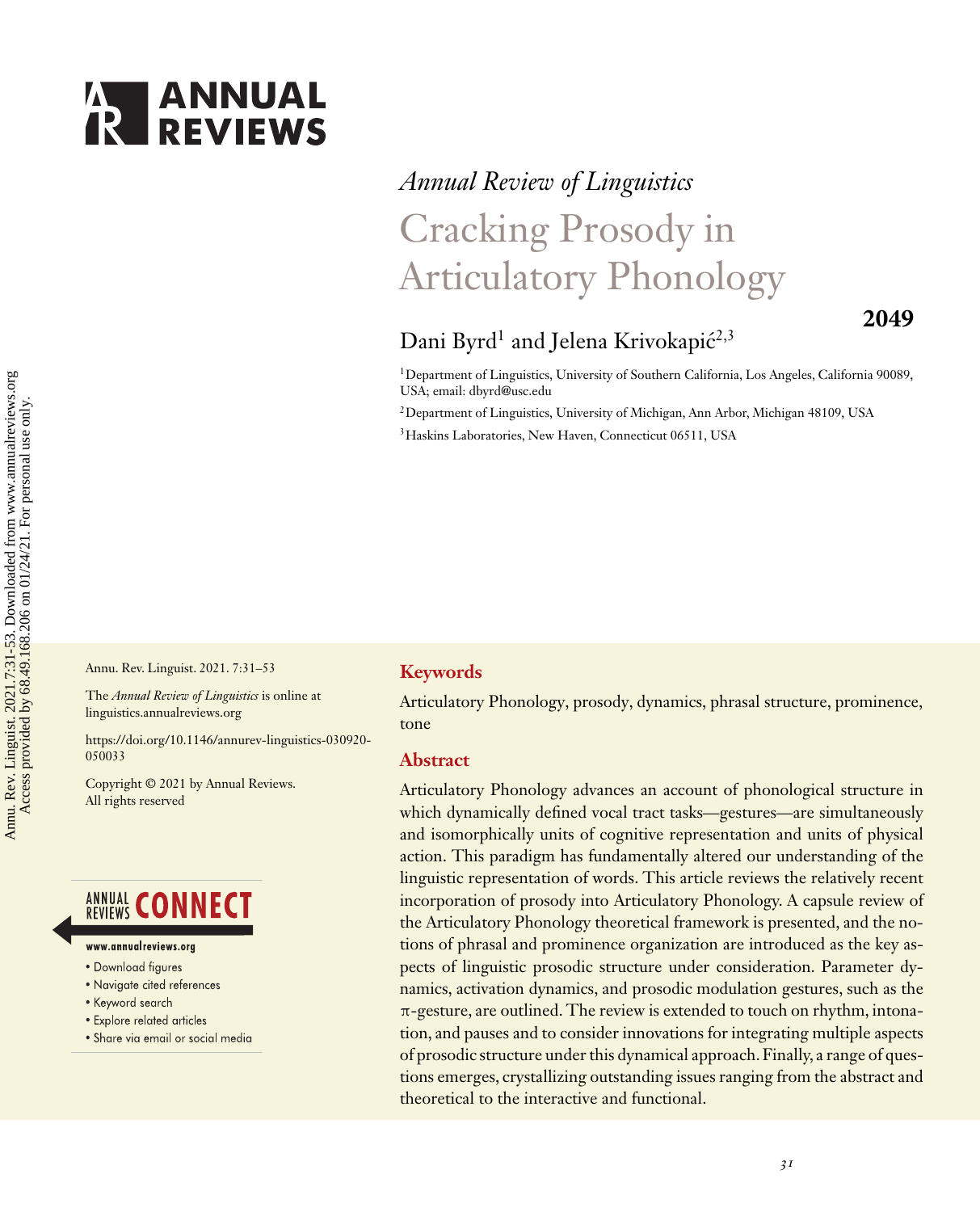# **1. A CAPSULE REVIEW OF ARTICULATORY PHONOLOGY**

In the early 1980s, Cathe Browman, Louis Goldstein, and Elliot Saltzman found themselves together at Haskins Laboratories and mutually occupied with resolving a puzzle of spoken language. They saw that scholars of language had been pursuing, in parallel efforts, a cognitive representation of words as abstract, discrete symbolic entities and, simultaneously but without intersection, an account of spoken word realization in terms of characteristic quantitative acoustic properties. The chasm between the phonological and the physical had every appearance of arising from two incompatible descriptions of speech—an account of the mental lexicon that relied on an inventory of invariant recombinable symbols and an account of the speech signal—the consequence of realizing these symbolic representations in actual communication, requiring continuous time- and context-dependent variation of high dimensionality. Faced with this dissonance, Fowler, Browman, Goldstein, Saltzman, and like-minded others recognized that the dynamical descriptions being developed at that time to characterize a variety of ecological and psychologi[cal phenomena could potentially provide an avenue for resolving this duality \(e.g., Fowler et al.](#page-18-0) 1980, [Kelso et al. 1986,](#page-19-0) [Saltzman & Munhall 1989\)](#page-21-0). After all, why would a communication sys[tem evolve units that are shattered in the very process of being used for communication \(Fowler](#page-18-0) 1980)?

Articulatory Phonology<sup>1</sup> was born as a theoretical framework for phonology that took seriously the notion that the combinatorial units composing words are simultaneously objects both of cognitive representation and of physical embodiment, and, as such, required no mediation module in the grammar to map between the two. To pursue this foundational assumption, scholars developing this framework conceived of these phonological primitives as defined dynamically and temporally overlapping and called these cognitive objects gestures.

Vocal tract constriction tasks, rather than movements of individual articulators, are the objects of cognitive control. At the ground level, gestures are modeled as critically damped point attractor systems defined in the space of vocal tract constriction tasks [\(Saltzman & Munhall 1989\)](#page-21-0). These gestural tasks are realized when they drive the physical vocal tract plant according to the parameter values defined for their distinctive dynamical systems, such as their equilibrium position (constriction target) and stiffness (time to reach target) [\(Saltzman & Munhall 1989\)](#page-21-0). The presence or absence of a particular gesture, in combination with the discrete gestural parameter values, forms the basis (or at least, a basis) for phonological contrasts, such as the traditional contrasts of place and manner and the distinction between vowels and consonants.

Crucially, when composed in words, gestural units are not synthesized as beads on a string but rather overlap in time, such that one gesture's activation can and will overlap with that of its neighbors (see **Figure 1** for example gestural scores) according to principled—and potentially languagespecific—phonological systems of organization. Output articulation and consequent acoustics result from the combined demands of coactive gestural units over time.

Whereas a symbolic approach relies on abutting segments composed of symbolic features that are translated or mapped to an acoustic and/or articulatory implementation, a gestural approach relies on homomorphic units of information and action, similar in scale to traditional phonological features but with overlapping activations that wax and wane, defined in a vocal tract task space. The attractions of this approach are many, and the 1990s were an exciting period for illuminating the many types of phonological variation—such as assimilation, allophony, reduction

 $1$ This introduction is by no means intended to be a thorough review of Articulatory Phonology. For overviews, see [Browman & Goldstein 1989, 1990, 1992, 1995;](#page-16-0) [Goldstein et al. 2006; Gafos & Goldstein 2012;](#page-18-0) see also the Related Resource.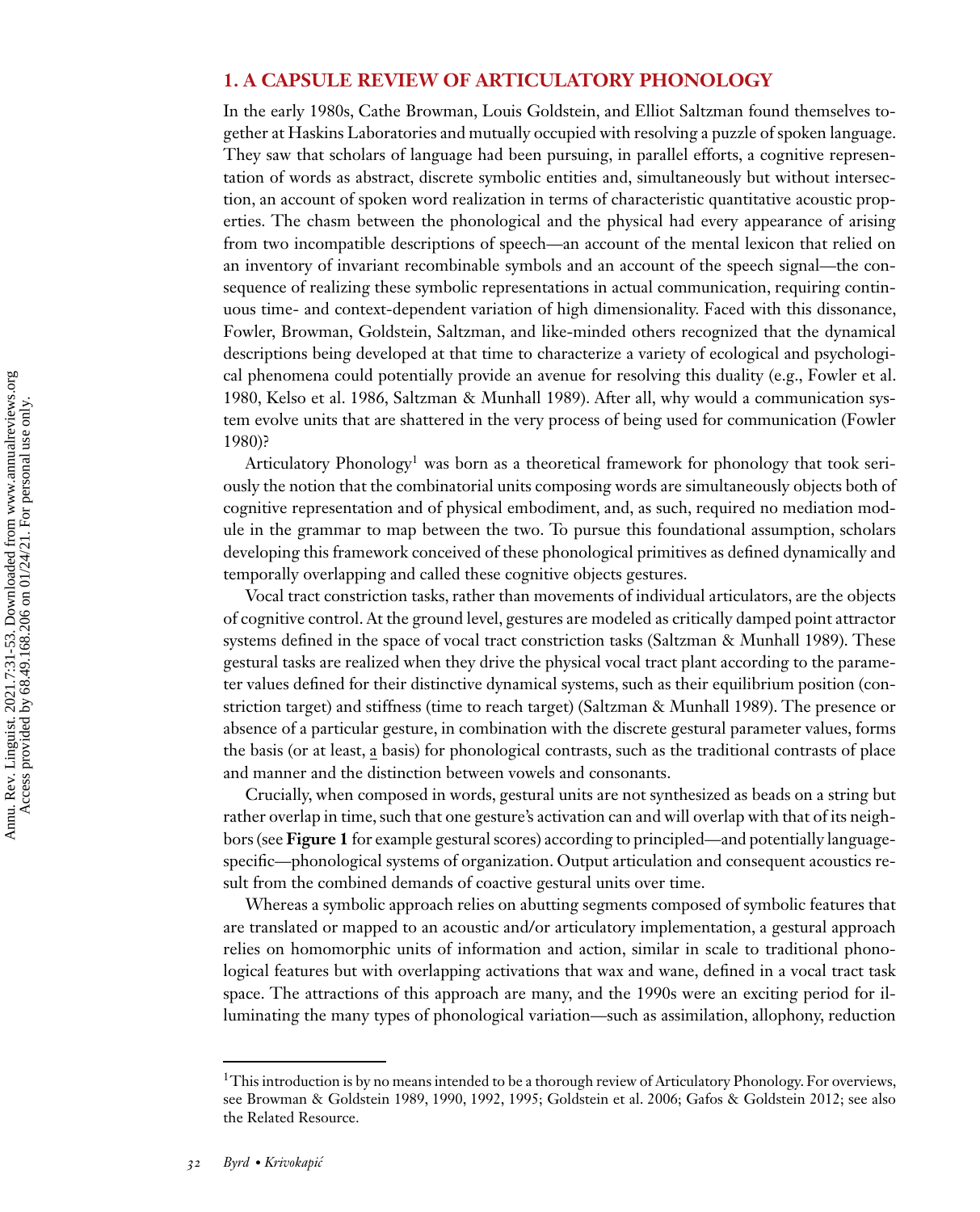

#### **Figure 1**

Three gestural scores—for the words "bad," "pad," and "span"—illustrating the notion of contrast within Articulatory Phonology as encoded in intergestural timing and the presence or absence of gestures. Boxes indicate gestural activation intervals (with parameter values of the gestures noted within the boxes); tract variables of the model on which gestures may be defined are shown on the left.

and deletion, and speech errors—that could be elegantly accounted for by postulating overlapping coactivation of subsegmental units accompanied by variation in their temporal coordination and magnitudes.<sup>2</sup>

Over the next decade, the Articulatory Phonology spotlight shone on studies of how gestures are coordinated, particularly in ways that reflect our traditional understanding of syllable structure. Gestures do not float freely but rather are organized via their coordination in time (L. Goldstein, personal communication). The naturally attractive modes of intergestural coordination (i.e., those available without learning) are understood to be in-phase (synchronous) and antiphase (sequential) coordination, and a deep understanding of phonological structure and variation leveraging these two basic modes of intergestural organization has been developed. Notions of gestural association implemented through dynamical coupling were developed and allowed for multiple pairwise co[ordination relations among gestural units to compete in a weighted way \(Browman & Goldstein](#page-16-0) 2000, [Nam & Saltzman 2003,](#page-20-0) [Goldstein et al. 2006,](#page-18-0) [Nam et al. 2009\)](#page-20-0). Competition among pairwise gesture alignments was shown to yield a rich complexity of empirically observed coordination patterns from a constrained set of underlying coupling relationships. In this way, the dynamical systems approach was extended to syllable structure,<sup>3</sup> and much of this research has elegantly [characterized crosslinguistic variation in syllable structuring \(e.g., Gafos 2002; Goldstein et al.](#page-18-0) 2007a, [2009;](#page-18-0) [Shaw et al. 2009, 2011; Pouplier & Benuš 2011; Pouplier 2012; Shaw & Gafos 2015\)](#page-21-0). Perhaps the best-explored phenomenon in this area is the C-Center effect, in which pairwise couplings between onset consonants with their tautosyllabic vowel yield an output organization in which the vowel initiates in the "center" of the onset consonant cluster (representative studies on

<sup>&</sup>lt;sup>2</sup>There is an extensive literature on Articulatory Phonology accounts of segmental variability; for an overview, see [Gafos & Goldstein \(2012\).](#page-18-0) Representative research includes publications by [Browman & Goldstein \(1990\),](#page-16-0) [Zsiga \(2000\),](#page-22-0) [Gafos \(2002\),](#page-18-0) [Chitoran et al. \(2002\),](#page-17-0) [Goldstein et al. \(2006, 2007b\),](#page-18-0) [Kochetov & So \(2007\),](#page-19-0) and [Parrell & Narayanan \(2018\).](#page-20-0)

 $3$ Interestingly, a dynamical definition of multigesture structures at a segmental level of granularity—a segmentsized molecule—encountered more of a struggle in emerging, as attention was on the utility of the primitive [gestural unit \(though see](#page-22-0) [Byrd 1996](#page-16-0)[,](#page-22-0)[Saltzman](#page-22-0)[et](#page-22-0)[al.](#page-22-0)[2000\) and such a definition is still being developed \(Tilsen](#page-22-0) 2016; see also [Shih & Inkelas 2019\)](#page-21-0).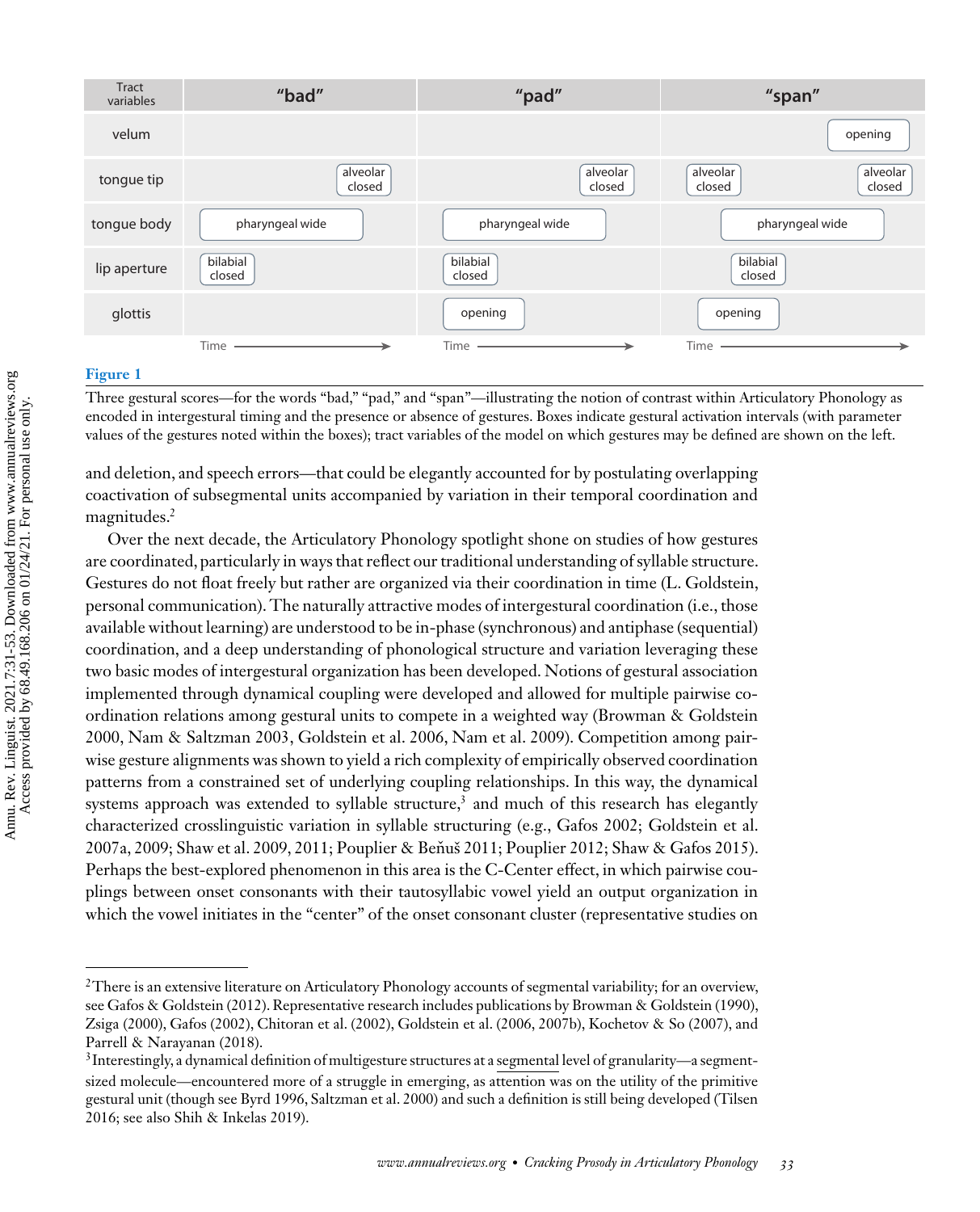the C-Center effect include [Browman & Goldstein 1988; Byrd 1995;](#page-16-0) [Honorof & Browman 1995;](#page-18-0) [Browman](#page-20-0)[&](#page-20-0)[Goldstein](#page-20-0)[2000; Nam & Saltzman 2003;](#page-20-0)[Kühnert](#page-20-0)[et](#page-20-0)[al.](#page-20-0)[2006; Nam 2007; Marin &](#page-20-0) Pouplier 2010; [Hermes et al. 2013, 2017;](#page-18-0) [Shaw & Gafos 2015\)](#page-21-0).

In the current Articulatory Phonology framework, gestures are understood to be dynamic atomic units of encoding and production that are organized into larger structures, which are termed molecules (leveraging the chemistry analogy of binding). The conception of gestural molecules served to recognize the phonological vitality of groups of gestures that recur in many words, are systematically patterned, and are temporally cohesive.

At this point in the development of Articulatory Phonology, we broach the topic of this review—the incorporation of prosody into the dynamical framework of Articulatory Phonology beginning in the 2000s. Given the foundational understanding that words are composed of a small set of stable combinatory units, Articulatory Phonology tackled how to account for surface variability that indicates that the physical characteristics of those units are not fixed. The defining dynamical properties of gestural primitives offered an advantage and opportunity in this regard, as they rigorously accounted for surface variability in performance while assuming an underlying invariance at the level of control (e.g., [Browman & Goldstein 1990,](#page-16-0) [Saltzman 1995\)](#page-21-0). For decades, this capacity has been explicitly deployed in Articulatory Phonology accounts of variation due to coarticulation and syllable position. Could it also be deployed to address variation due to the function and placement of words in larger informational structures?

# **2. DEFINING THE PROSODIC GROUND**

Even within the terminologically rich domain of linguistics, the term prosody has referred to a wide variety of speech variation, ranging from affect to loudness, to fluency, to phrasing, and to prominence, including emphasis, contrast, and scope. For our purpose of considering how demonstrably important linguistic structure can be representationally and implementationally captured within Articulatory Phonology, herein we use the term prosody to refer to informational structure in language above the level of individual lexical entry. Prosody used in this sense refers to the grouping of information into meaningful phrases and to the prominence of particular words within those phrasal groups—as encoded by both the intonational (pitch) and durational (timing/ rhythmic) properties of utterances. Consider how pitch, duration, and loudness serve to encode differences in meaning in saying these utterances:<sup>4</sup>

| Prominence:           | She didn't earn an A; she earned a B.              |
|-----------------------|----------------------------------------------------|
|                       | She didn't earn an A; but she got one by cheating. |
| Phrasal organization: | When you make hollandaise slowly, it curdles.      |
|                       | When you make hollandaise, slowly it curdles.      |

Prosody is critically important for conveying and understanding speech accurately, which is to say that the parity of the message between sender and receiver depends on far more than the individual words in sequence. Furthermore, prosodic structure differs from language to language and gives rise to language-specific signatures—systematic spatiotemporal variation—in the production of

<sup>&</sup>lt;sup>4</sup>The tone excursion at or around these locations of prominence and boundaries (i.e., pitch accents, phrase accents, and boundary tones) can also have meaningful import. Consider, for example, the distinction among "You saw *Hamilton*." "You saw *Hamilton*?" and "You saw *Hamilton*!"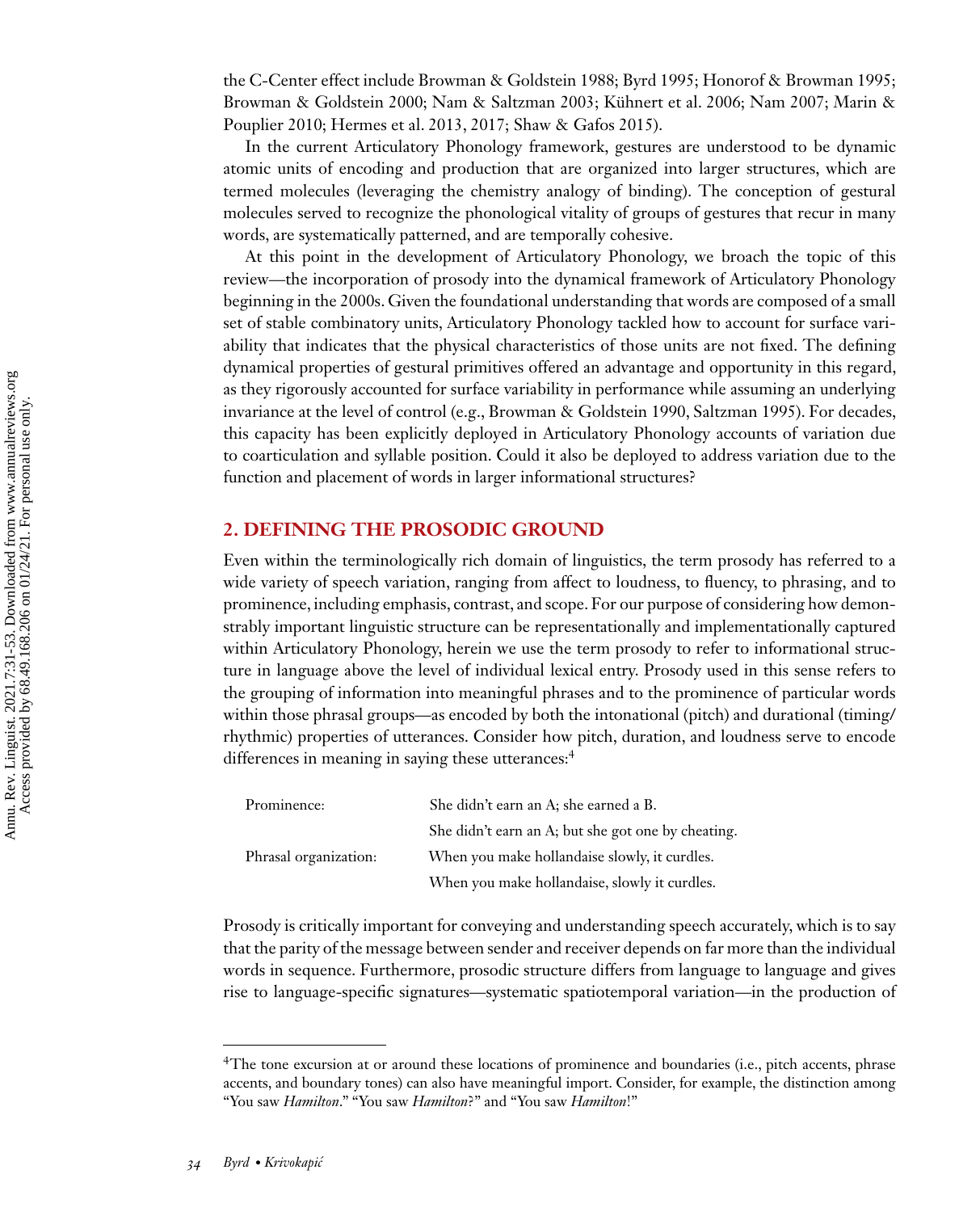speech. The linguistic account of prosody requires an understanding of how human language represents or encodes this type of information and of how the structured variation in the actions of speaking physically embodies prosodic structure. Articulatory Phonology has made strides in extending its foundational assumptions regarding the dynamic nature of atomic cognitive units of language to a consideration of prosody. These developments are the topic of this review. For a more extensive review of this topic presented specifically for the specialist, we refer the reader to [Krivokapic \(2020\);](#page-19-0) for other overviews of prosodic structure, see [Fletcher \(2010\), Cole \(2015\),](#page-17-0) ´ and [Arvaniti \(2020\).](#page-16-0)

# **3. PROSODY AND PARAMETER DYNAMICS**

Stable gestural representations form the basis for lexical contrast in Articulatory Phonology. This stability of word representation has two components: First, there exists a set of gestures, each with its stable internal activation gating pattern for the parameter values of its (point) attractor equation of motion, and second, there exists a stable intergestural organization of those units' activation functions with respect to one another. But words are situated in communicative utterances, and as articulatory tracking data grew accessible to the field, it became apparent that prosodic structure above the word level is associated with variation in these nominally fixed parameter values and/or activation functions. For example, at the juncture between words in different phrases—that is, at phrase edges or boundaries—gestures exhibit boundary-related articulatory lengthening, reduced temporal overlap, and spatial magnitude increases.<sup>5</sup> These effects scale, such that, for example, greater lengthening and greater pulling apart of gestures are observed at larger boundaries (e.g., [Byrd & Saltzman 1998,](#page-17-0) [Bombien et al. 2010,](#page-16-0) [Byrd & Choi 2010,](#page-17-0) [Hsieh 2017\)](#page-18-0).

In order to address empirical observations of lengthening in the language of gestural dynamics, modulation of individual gestural parameter values was proposed by Beckman, Edwards, and col[leagues \(Edwards](#page-18-0)[et](#page-18-0)[al.](#page-18-0)[1991,](#page-18-0)[Beckman](#page-18-0)[et](#page-18-0)[al.](#page-18-0)[1992,](#page-18-0)[Beckman](#page-18-0)[&](#page-18-0)[Edwards](#page-18-0)[1994, Harrington et al.](#page-18-0) 1995). The seminal paper by [Edwards et al. \(1991,](#page-17-0) p. 378) highlights that "phrase final lengthening can be interpreted as an actual targeted slowing down at the phrase edge" and goes on to explicate that different prosodic sources of acoustic lengthening, such as prominence and boundaries, exhibit differing dynamic underpinnings. The proposal that the stiffness parameter value was lowered for gestures phrase-finally provided the first dynamical account of prosodic slowing in articulation. This advance into parameter dynamics—time-varying rather than fixed gestural stiffness values—directly altered a specific gestural parameter value in a specified prosodic environment (which was not itself specified dynamically). While successful at capturing kinematic properties of interest at prosodically significant locations, this approach also had limitations. An account of prosodic signatures relying on parameter dynamics had no means of unifying the spatial and temporal domains. That is, "picking out" a gesture's stiffness as the object of prosodic modulation lacked theoretical coherence—why that particular parameter; why that particular gesture; why a targeted prosodic position rather than a truly dynamical variation in time? Perhaps greater theoretical elegance and empirical advantages would be offered by an approach that could unify

[<sup>5</sup>For lengthening, see, for example,](#page-16-0) [Edwards et al. \(1991](#page-17-0)[\), Beckman et al. \(1992\),](#page-16-0) [Byrd & Saltzman \(1998](#page-17-0)[\), Byrd](#page-16-0) [\(2000\),](#page-16-0) [Tabain \(2003\)](#page-22-0)[,](#page-16-0) [Keating et al. \(2004\)](#page-19-0)[,](#page-16-0) [Byrd et al. \(2005](#page-17-0)[, 2006\),](#page-16-0) [Cho \(2006](#page-17-0)[\),](#page-16-0) [Krivokapic \(2007b](#page-19-0)[\), Bombien](#page-16-0) ´ et al. (2013), [Cho et al. \(2014\),](#page-17-0) and [Katsika \(2016\)](#page-19-0). For spatial magnitude, see, for example, Fougeron & Keating [\(1997\), Cho & Keating \(2001\), Fougeron \(2001\), Bombien et al. \(2013\), Georgeton & Fougeron \(2014\), and](#page-18-0) [Georgeton et al. \(2016\)](#page-18-0). For reduced gestural overlap, see, for example, [McClean \(1973\),](#page-20-0) [Hardcastle \(1985\),](#page-18-0) [Holst & Nolan \(1995\),](#page-18-0) [Byrd & Saltzman \(1998\)](#page-17-0), [Byrd \(2000\)](#page-16-0), [Byrd et al. \(2000\)](#page-17-0), [Bombien et al. \(2006\)](#page-16-0), and [Byrd & Choi \(2010\)](#page-16-0).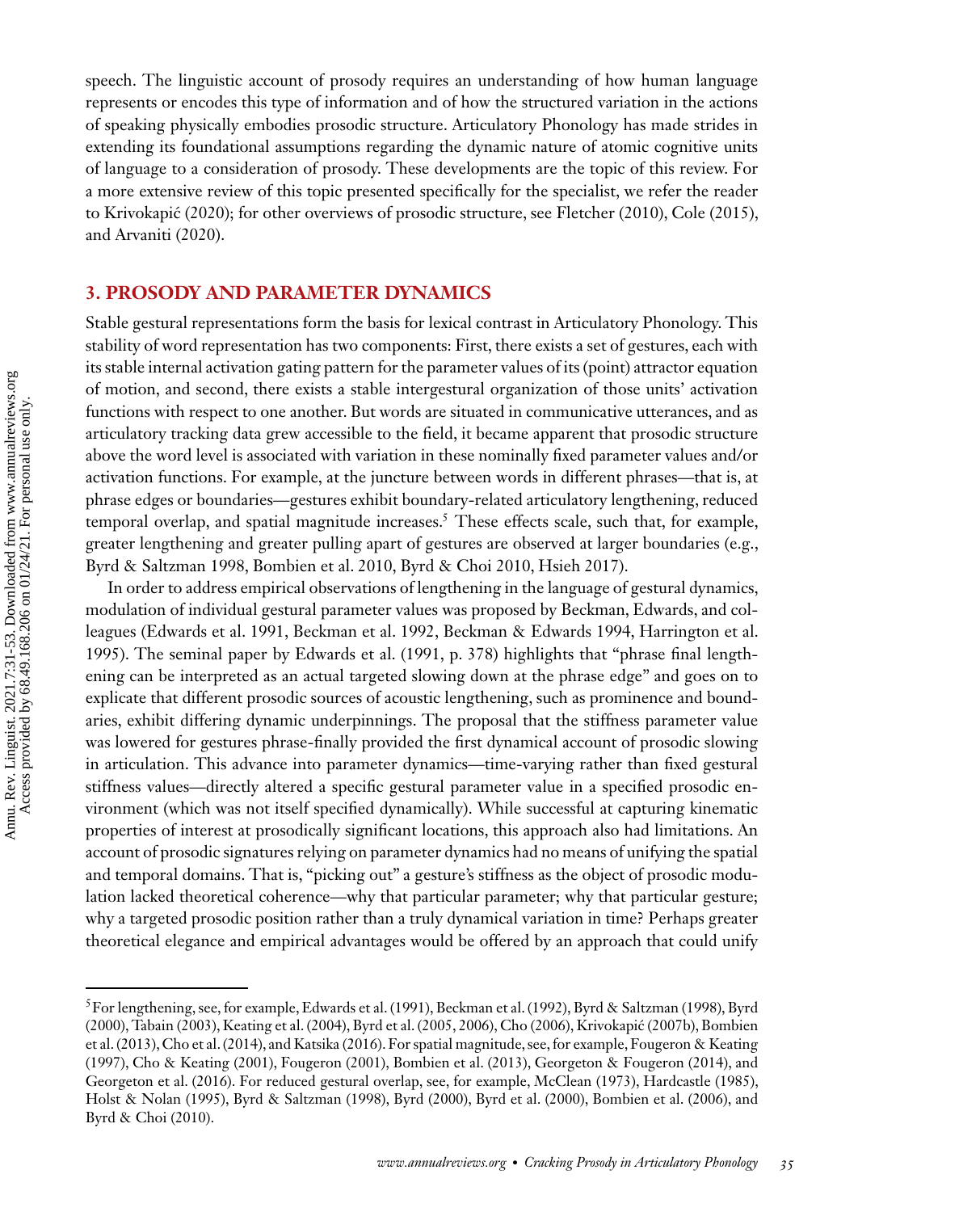the prosodic action across gestural control structures in prosodically sensitive regions in a truly dynamical realization.

The next step in the elaboration of Articulatory Phonology's consideration of prosody involved activation dynamics. Activation dynamics allows gestural activation trajectories to unfold in a flexible way that is sensitive to the prosodic environment, and offers the potential for simultaneously allowing the prosodic structure to itself be specified dynamically.

# **4. PROSODY AND ACTIVATION DYNAMICS**

It was desirable both on independent scientific grounds and for the internal theoretical development and coherency of the Articulatory Phonology framework to advance an understanding of prosodic or information structure in a way consistent with the theory's dynamical model of lexical (word) structure. A successful step would be to unite phrase-final and phrase-initial lengthening and gestural overlap change at phrase junctures under the umbrella of a single mechanism of articulatory control dynamics. Byrd and colleagues [\(Byrd & Saltzman 1998, Byrd et al. 2000\)](#page-17-0) proposed that the dynamical tool kit be extended to the level of gestural activation to account for this type of prosodic variability. Soon thereafter, [Byrd & Saltzman \(2003\)](#page-17-0) presented an explicit computational model to do so. This research introduced the prosodic or  $\pi$ -gesture model.

The π-gesture model proposed that prosodic variability can emerge from the interaction of lexically specified dynamics of constriction gestures with prosodic gestures that represent phrase boundaries via time-varying modulation. Crucially, these π-gestures are not vocal tract constriction action gestures of any sort but rather are informational gestures that act vicariously on the constriction gestures with which they are coactive. For the first time, a dynamic gestural unit had no independent life as an action unit. And for the first time, prosody was associated with an independent compositional unit.

An alternative to this theoretical approach of encoding prominence and phrasing with locally acting abstract events is found in other linguistic accounts of prosody, especially in traditional grammatical approaches that are explicitly relational in their organization (as familiar, for example, from musical notation). These accounts offer their own rich insights into prosodic organization, particularly with regard to rhythm, prominence, and syntactic and dialogic structure (see, e.g., [Wagner & Watson 2010,](#page-22-0) [Cole 2015,](#page-17-0) [Arvaniti 2020\)](#page-16-0).

Within Articulatory Phonology, the  $\pi$ -gesture model views phrase boundaries as activation dynamics created by prosodic gestures that directly alter the time flow of gestural activation, thereby indirectly affecting vocal tract actions (for a thorough account, see [Byrd & Saltzman 2003\)](#page-17-0). Just as constriction gestures do, prosodic gestures have a discrete interval of activation, which waxes and wanes, and which must be coordinated in time with other gestures (**Figure 2***a*).

However, rather than representing an articulatory constriction event, this cognitive element acts to slow the time course of any constriction gestures that are "in play" or active during the scope or domain of activation of the prosodic gesture (**Figure 2***b*). The term transgestural is used to describe this type of dynamical effect across all concurrently active gestures; transgestural effects do not permit the "skipping" or "targeting" of specific gestures within the scope of the modulating gesture. This means that a phrase boundary is expected to affect all gestures coactive with the  $\pi$ gesture. The prosodic slowing of the central clock pacing the unfolding of vocal tract constriction gestures means that gestures coactive with the  $\pi$ -gesture will start temporally later, in addition to exhibiting the gestural lengthening created by depressing the gating-in of the intrinsic stiffness parameter. Thus, as a consequence, the gestures become less overlapped. It may also be the case that a constriction will be detruncated (by the delay of an upcoming coarticulated gesture) and so exhibit less spatial undershoot, yielding a larger spatial magnitude. It is via this complex of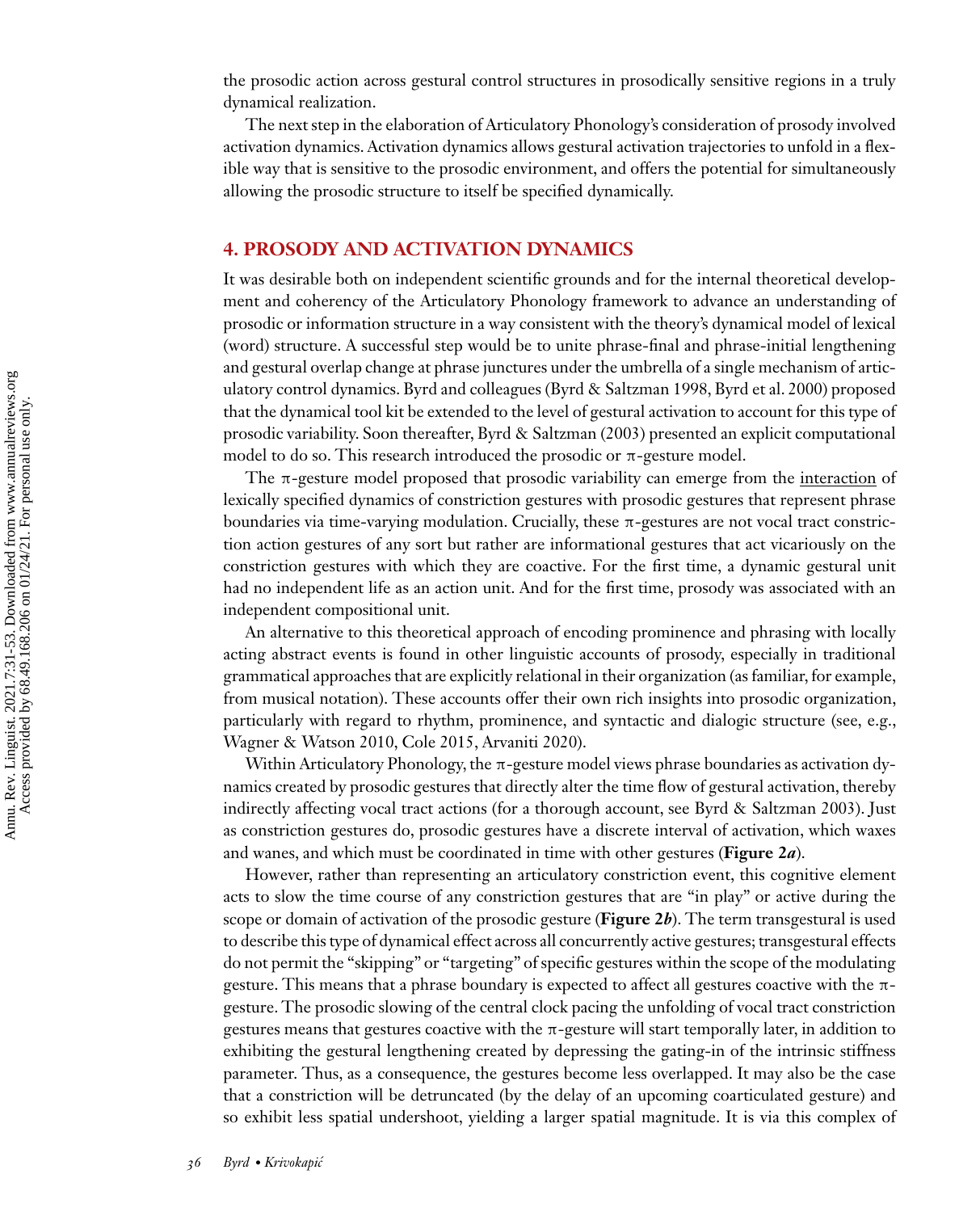

#### **Figure 2**

Two schemas illustrating Byrd & Saltzman's [\(2003\)](#page-17-0) π-gesture model (inspired by their figures 3 and 6). (*a*) The arrangement of a phrase-final and a phrase-initial constriction gesture, spanned by a phrase boundary instantiated by a  $\pi$ -gesture. The scope of the π-gesture's effect is indicated as the orange shaded area. This modulation effect strengthens as the activation of the π-gesture waxes as the phrase edge approaches, and weakens as the π-gesture activation wanes as the phrase edge recedes. (*b*) Movement trajectories for two constriction gestures spanning a phrase boundary. The π-gesture is centered between the two constriction gestures, and the effect of its modulation on gestural activations, and consequently constriction position, is observed in the solid trajectories. Figure adapted with permission from [Byrd & Saltzman \(2003\).](#page-17-0)

consequences that the multifaceted articulatory signatures of phrase boundaries are unified under the dynamical mechanism of the  $\pi$ -gesture.

Within the  $\pi$ -gesture model, boundaries are represented gradiently rather than categorically or symbolically. So, boundaries encoding greater disjuncture (for example, in traditional terms, at an Intonational Phrase versus an Intermediate Phrase) have greater activation and thereby exert a greater slowing or "stretching" of the concurrent gestural activations. The π-gesture model makes no distinction between final and initial phrase edges; a single π-gesture spans a boundary, reaching transgesturally into both final and initial phrase-edge material. (We return in Section 8, below, to the complicated issues of continuing investigation regarding one versus two  $\pi$ -gestures at a junc-ture and pausing.) [Krivokapic \(2020\)](#page-19-0) notes that while there may be a "difference in the *amount* of lengthening between phrase-final and phrase-initial position [*...*due to the activation] shape of the π-gesture*...*there is no systematic, categorical, linguistically relevant difference between phrase-final and phrase-initial lengthening" (emphasis in original). Lastly, the more temporally distant a vocal tract constriction gesture is from a  $\pi$ -gesture's maximal activation, the smaller the influence the  $\pi$ -gesture will have on slowing its activation, predicting that, transgesturally, gestures closest to the boundary will lengthen more than those farther from it.<sup>6</sup> Since the inception of the π-gesture model, numerous empirical findings have supported its predictions regarding intragestural and intergestural timing at phrase boundaries. Predictions of the model regarding the symmetricality and temporal scope of phrase-boundary effects have been supported by experiments showing that gestures lengthen over a continuous stretch, that lengthening affects both

<sup>6</sup>Skewed π-gesture activation functions, as well as the attraction or extension of the π-gesture away from the phrase edge, remain poorly examined in the model.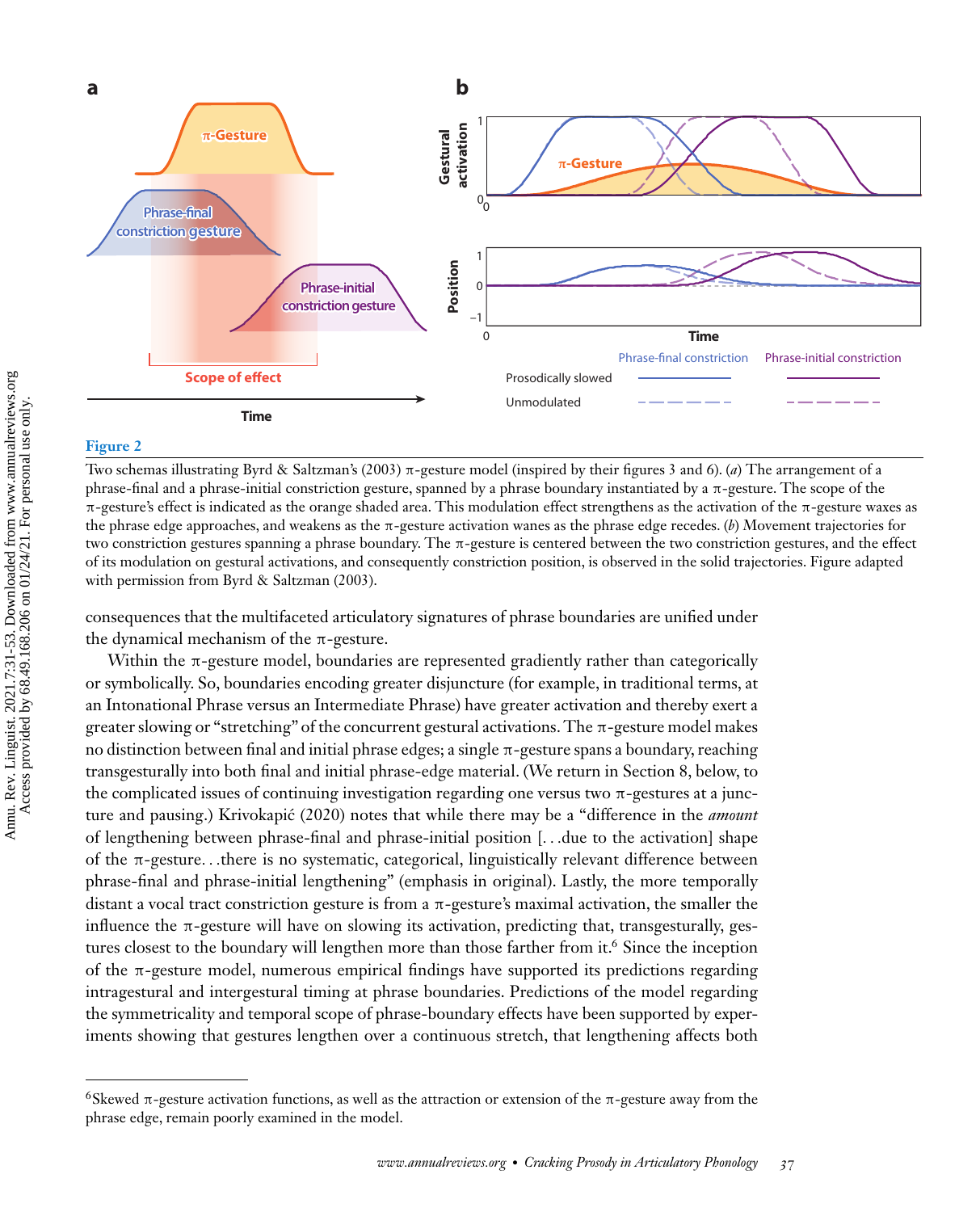phrase-final and phrase-initial gestures, that the lengthening effect decreases with distance from [the boundary, and that gestures overlap less at boundaries \(e.g.,](#page-16-0) [Byrd et al. 2005](#page-17-0)[,](#page-16-0)[2006; Bombien](#page-16-0) et al. 2006; [Byrd & Riggs 2008;](#page-17-0) [Lee et al. 2006;](#page-20-0) [Katsika 2012\)](#page-19-0).

While the π-gesture model remains the only computationally implemented model of prosody (or of activation dynamics) within Articulatory Phonology, theoretical developments have continued to advance. Specifically, the development of a coupled oscillator planning model for choreographing constriction gestures in time and the initial integration of prominence (and rhythm) into an account of prosody have cooperated to lead to the next developments.

# **5. PROSODY AND MODULATION GESTURES**

[Saltzman et al. \(2008\)](#page-21-0) significantly extended the  $\pi$ -gesture model to capture prosodic events beyond boundaries, specifically those related to prominence. Previous research suggests some similarity between boundary and prominence effects, such that under prominence, gestures become larger and longer, and prominence effects extend over time. That said, in contrast to gestures at a boundary, gestures encoding prominence exhibit higher peak velocity than nonprominent gestures, and prominence effects, while occurring over an interval, are coordinated such that they are strongest at the nucleus of the stressed syllable of the prominent item [\(Beckman et al. 1992,](#page-16-0) [Beckman & Edwards 1994,](#page-16-0) [Cho 2006,](#page-17-0) [Katsika 2016\)](#page-19-0). This research suggests that the effects of boundaries and prominence could be modeled in a similar manner, albeit with their own particulars of coordination and transgestural modulation. [Saltzman et al. \(2008\)](#page-21-0) postulated a temporal modulation gesture—rebranded a  $\mu_T$ -gesture—that acts to modulate the gestural plan or score (e.g.,**Figure 1**) at its creation rather than at its realization.While the π-gesture affects the gestural score once it is specified—that is, once words have been selected from the lexicon and composed into an utterance—the μ-gesture is incorporated into Articulatory Phonology's planning oscillator model [\(Saltzman et al. 2008\)](#page-21-0) and acts to change the frequency parameters of the planning oscillators.Moreover, [Saltzman et al. \(2008\)](#page-21-0) propose the utilization of two "flavors" of μ-gesture a temporal  $\mu$ -gesture ( $\mu_T$ -gesture) and, more tentatively, a spatial  $\mu$ -gesture ( $\mu_S$ -gesture)—that modulate the utterance time flow or spatial target parameters, respectively, of coactive vocal tract constriction gestures. The  $\mu_T$ -gesture has been used to model temporal effects of stress in Amer-ican English [\(Saltzman et al. 2008\)](#page-21-0). It has also been suggested that the  $\mu<sub>S</sub>$ -gesture can capture temporal and spatial effects of stress in Greek, with temporal effects being the secondary consequence of spatial effects [\(Katsika 2018\)](#page-19-0).

The original  $\pi$ -gesture model applies to activation dynamics, locally time-warping a specific gestural score. In contrast, the μ-gesture approach modulates the ongoing values of the foot and syllable natural frequency parameters or the rate of phase flow [\(Saltzman et al. 2008\)](#page-21-0) of the planning oscillators that govern the underlying pacing of an utterance. Despite this distinction, the  $\mu$ -gesture carries on the primary foundational properties laid out for a dynamic prosodic gesture within Articulatory Phonology. It is active over a local discrete interval, it acts transgesturally, it must be coordinated in time, and it acts vicariously to modulate gestures that are concurrently active within its scope or domain.

While research to date on prosodic  $\mu$ -gestures has focused on the  $\mu_T$ -gesture (Saltzman et al. [2008, Katsika et al. 2014, Katsika 2016; but see Katsika 2018 for discussion of the role of the](#page-21-0)  $\mu$ <sub>S</sub>-gesture for modeling prominence), the possibility of a spatial modulation gesture, which presumably will exhibit distinct kinematic consequences from a temporal modulation gesture, offers the interesting possibility that  $\mu_s$ -gestures could prove useful in capturing prominence in particular, given that constrictions under prominence exhibit kinematic properties (e.g., velocity profiles and patterns of overlap) different from those at boundaries. Furthermore, if there is more than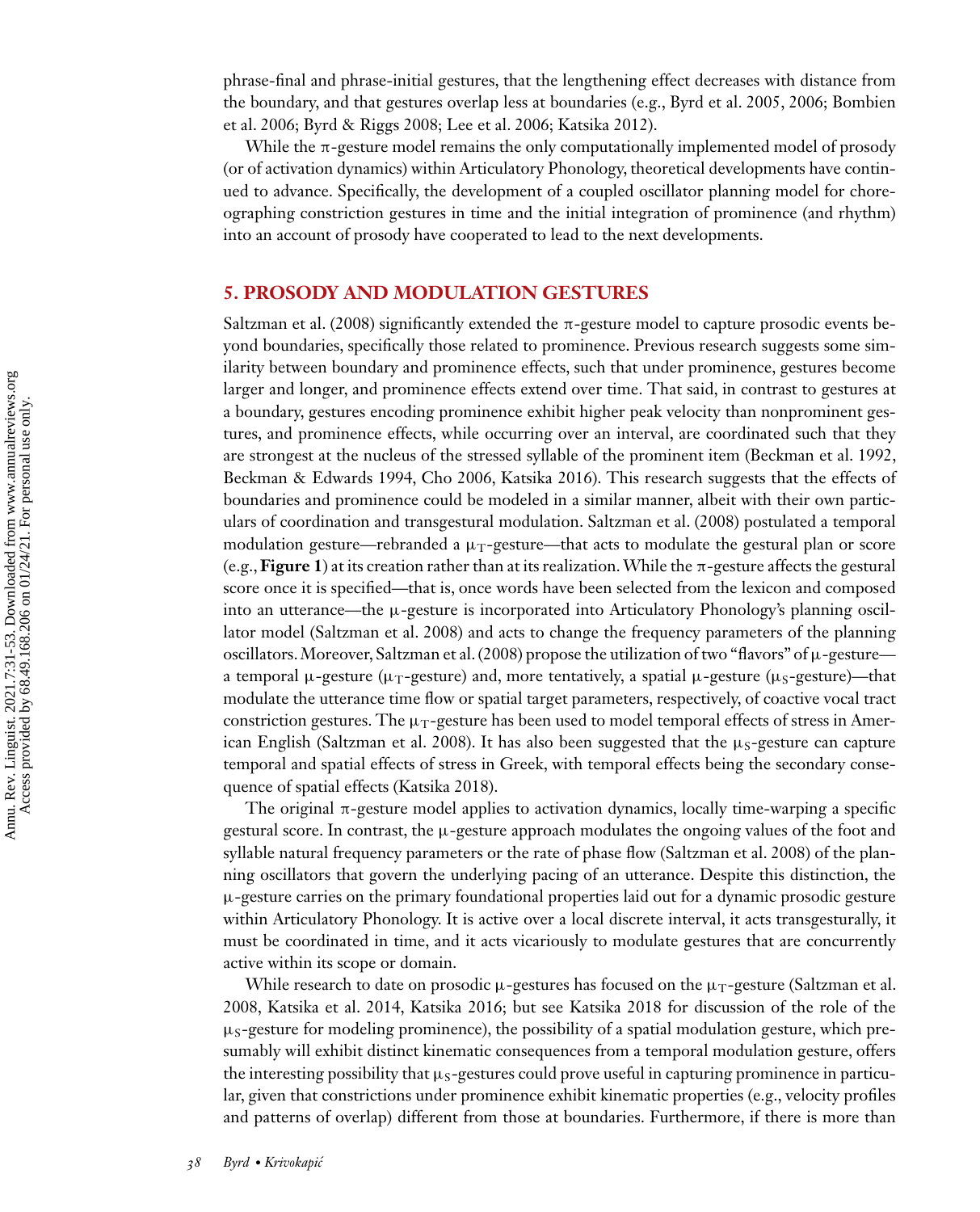one type of modulation gesture at work in prosody, the coordination patterning of  $\mu_s$ -gestures could also differ from that of  $\mu_T$ -gestures, perhaps capturing a coordination of the former with a lexically stressed syllable (along the lines of [Saltzman et al. 2008,](#page-21-0) [Katsika et al. 2014\)](#page-19-0), while boundary gestures are anchored to a phrase edge in coordination with final/initial constriction gestures [and seemingly also coordinated with a nearby lexical stress in many languages [\(Katsika 2016\)](#page-19-0)]. Indeed, from a cognitive or functional perspective there is no reason to suppose that realizing informational grouping (boundaries) must share the same cognitive underpinnings as realizing prominence.

# **6. GESTURAL MODULATION AND RHYTHM**

In order to grasp how gestural modulation may encode informational prominence and phrasing in Articulatory Phonology, a consideration of linguistic rhythm is warranted. Despite decades of [linguistic study, the definition and properties of linguistic rhythm remain disputed \(e.g., Arvaniti](#page-16-0) 2012, [Tilsen & Arvaniti 2013\)](#page-22-0). The traditional crosslinguistic division into stress- and syllabletimed languages with the concomitant properties of foot isochrony and syllable isochrony is well known to be inaccurate (e.g., [Dauer 1983;](#page-17-0) review in [Arvaniti 2012\)](#page-16-0). Yet, there is evidence that a tendency toward foot isochrony in American English exists, such as polysyllabic shortening, whereby stressed syllables shorten when unstressed syllables are added to the foot [\(Lehiste 1972,](#page-20-0) [Klatt 1973,](#page-19-0) [Port 1981, Rakerd et al. 1987\)](#page-21-0). Specifically, [Kim & Cole \(2005\)](#page-19-0) find that stressed but not unstressed syllables within a foot shorten with the addition of unstressed syllables to the foot. To model these findings with the gestural modulation approach, [Saltzman et al. \(2008\)](#page-21-0) generalize the planning oscillator model, which has been used to drive gestural timing, to include a foot [and a syllable planning oscillator that are bidirectionally coupled to each other \(see also O'Dell](#page-20-0) & Nieminen 1999 and [Barbosa 2007](#page-16-0) for such an approach). Each oscillator has a weighting that determines how strong its influence is. In a stress-timed language, the foot oscillator will be more strongly weighted; thus, the foot oscillator will be more dominant. This will lead to the shortening of syllables within the foot (i.e., polysyllabic shortening) and thus toward foot isochrony. The other salient property of the foot, namely that its stressed syllable is longer than its unstressed syllables, is due to the  $\mu_T$ -gesture, which, as discussed above, has the effect of lengthening the gestures coactive with it. Finally, the effect observed by [Kim & Cole \(2005\),](#page-19-0) among others, that only stressed syllables, not unstressed ones, shorten in a foot is accounted for by adjusting the weight of the foot and syllable oscillators. While the foot oscillator's weight is stronger than the syllable oscillator's weight during the stressed syllable, it is weaker during the unstressed syllables. Consequently, only the stressed syllable will be affected by the "squeezing" driven by the foot oscillator.7

One pressing point, both for an Articulatory Phonology approach to prosodic structure and for prosodic research in general, is that there is an insufficient understanding of the kinematic properties of stress. Until diverse high-quality crosslinguistic articulatory data are acquired and kinematics better understood, it will not be possible to determine whether a  $\mu_T$ -gesture or a  $\mu_S$ gesture provides a better model of stress. Similarly, without knowing the kinematic properties of

 ${}^{7}$ It has also been suggested (Krivokapić 2013) that convergence between speakers of American and Indian English can arise as a result of the weighting of the oscillators changing, such that for speakers of American English the foot oscillator becomes less dominant in the course of an interaction with Indian English speakers. In general, changing of the oscillator weighting could be a way to model crosslinguistic differences, to account for the continuum of stress-timedness across languages.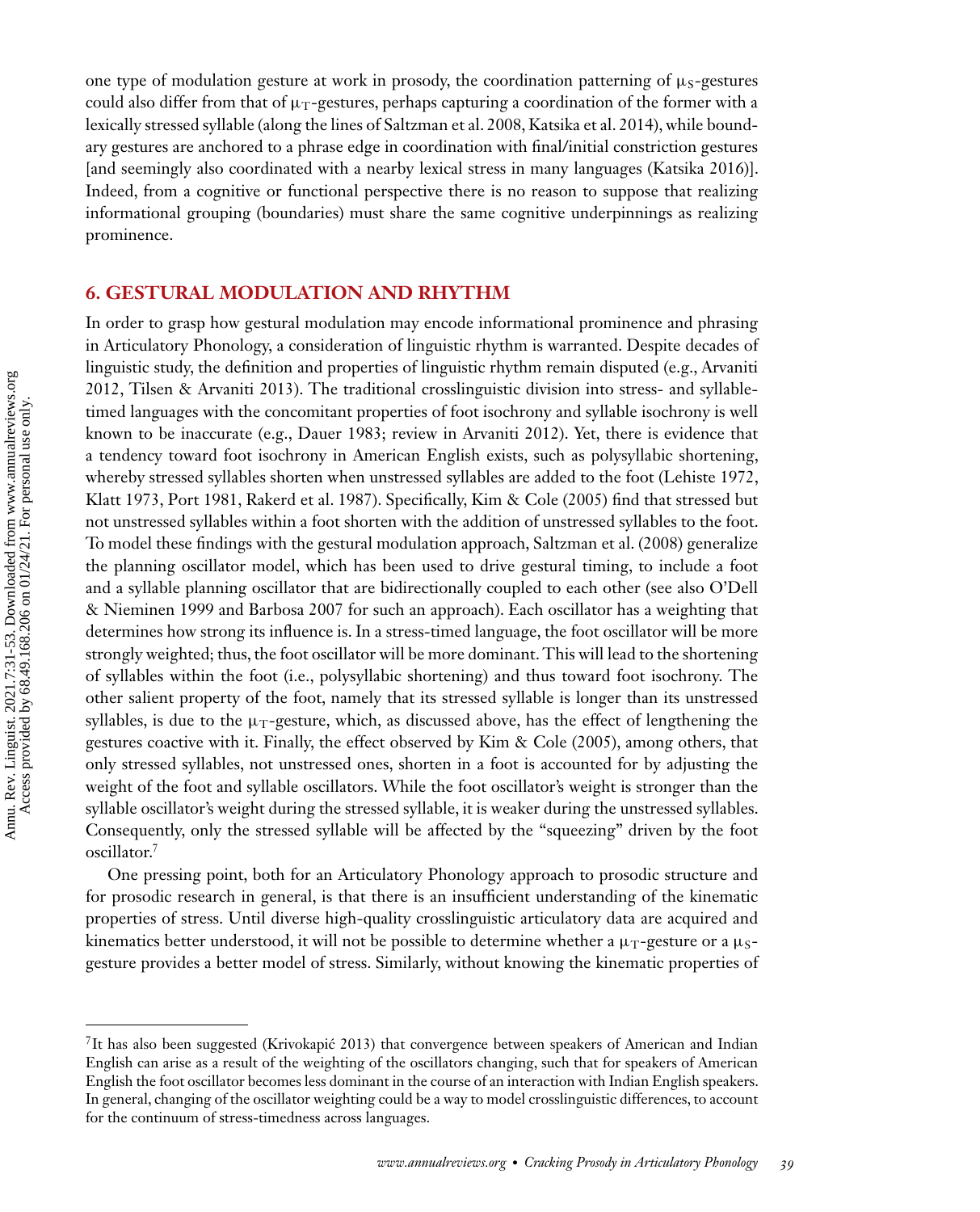the constrictions spanning a foot and how these interact with phrase boundaries, it will not be possible to definitively model the foot within Articulatory Phonology.

With these caveats in mind, as they are currently understood, the  $\mu_T$ -gesture and the foot and syllable oscillators collaborate to account for the rhythmic proclivities of American English. The introduction of the foot and syllable planning oscillators also gives rise to the possibility of modeling the prosodic hierarchy as arising from nested planning oscillators. We return to this topic in Section 10, below.

## **7. INTONATION AND GESTURAL REPRESENTATION**

In addition to the temporal phenomenon of boundary-related lengthening, prosodic structure is manifested via tonal properties and acoustic pauses. Tonal properties include marking of pitch accents and marking of phrase edges (for example, at Intermediate and Intonational Phrase boundaries in English). Analyzing kinematic and acoustic data, [D'Imperio et al. \(2007\)](#page-17-0) were the first to demonstrate that intonational gestural events might be coordinated with constriction events rather than acoustic landmarks, and later research has provided further evidence of such coordination [\(Niemann et al. 2011, Mücke et al. 2012\)](#page-20-0). This vantage point has opened the door for considering tonal attraction/crowding/repulsion in terms of (competing) coupling relations among the tonal (and constriction) gestures, and prosodic gestures are likely to have a role to play here as well.

Let us step back for a moment and consider the gestural representation of tone. Empirical and [modeling research has shown that lexically specified tones can be understood as gestures \(Gao](#page-18-0) 2008, [Karlin & Tilsen 2015,](#page-19-0) [Hu 2016,](#page-18-0) [Lee 2018,](#page-20-0) [Zhang et al. 2019;](#page-22-0) see also [Ladd 2006\)](#page-19-0), generally understood to be H and L primitives. Gestures have as their task linguistically relevant variations in vocal fold vibration frequency. Like constriction gestures, they are coordinated with the other gestures of the lexical representation via existing modes of coupling, typically in-phase and antiphase, and like consonant and vowel gestures, they can be affected by competition among the coupling relationships [\(Gao 2008, Hsieh 2017,](#page-18-0) [Karlin & Tilsen 2015,](#page-19-0) [Hu 2016\)](#page-18-0). The representation of lexical tone in gestural terms will require that these tonal task gestures (whether defined articulatorily or acoustically) necessarily be coordinated with prosodic gestures. This modeling remains almost wholly unexplored (but see [Lee 2018, Lee et al. 2018b,](#page-20-0) and [Oh & Byrd 2019](#page-20-0) for initial thoughts).

The gestural approach to lexical tones has been extended to intonation gestures, such as pitch accents, accentual phrases, and boundary tones. The general spirit of this approach is initially laid out in the segmental anchoring hypothesis as first developed in the context speech rate variability by [Ladd et al. \(1999\)](#page-19-0) and [Prieto & Torreira \(2007\),](#page-21-0) and by D'Imperio et al.'s seminal research integrating the potential of articulatory anchoring for phrase-edge tones (e.g., [D'Imperio et al. 2007\)](#page-17-0), advanced by [Ladd \(2006\)](#page-19-0) for pitch broadly. Specifically, this research line probes the possibility that gestural tonal primitives for prosodic information encoding are coordinated or coupled with constrictions at prominent lexical items and phrasal junctures. For examples of such research, see [Mücke et al. \(2012\)](#page-20-0) and [Niemann et al. \(2011\)](#page-20-0) for pitch accents, [Katsika et al. \(2014\)](#page-19-0) for boundary tone, [Niemann \(2016\)](#page-20-0) for phrase accents, and [Lee \(2018\)](#page-20-0) and [Lee et al. \(2018b\)](#page-20-0) for accentual phrases.

One interesting finding from this line of research is that tone gestures in lexical representations and tone gestures deployed postlexically as pitch accents exhibit different coordination patterns. While lexical tones affect the coordination of consonants and vowels of a syllable (e.g., [Gao 2008,](#page-18-0) [Zhang et al. 2019\)](#page-22-0), pitch accents do not appear to, as would be consistent with their postlexical status [\(Mücke et al. 2012\)](#page-20-0). The advantage of the Articulatory Phonology framework is that the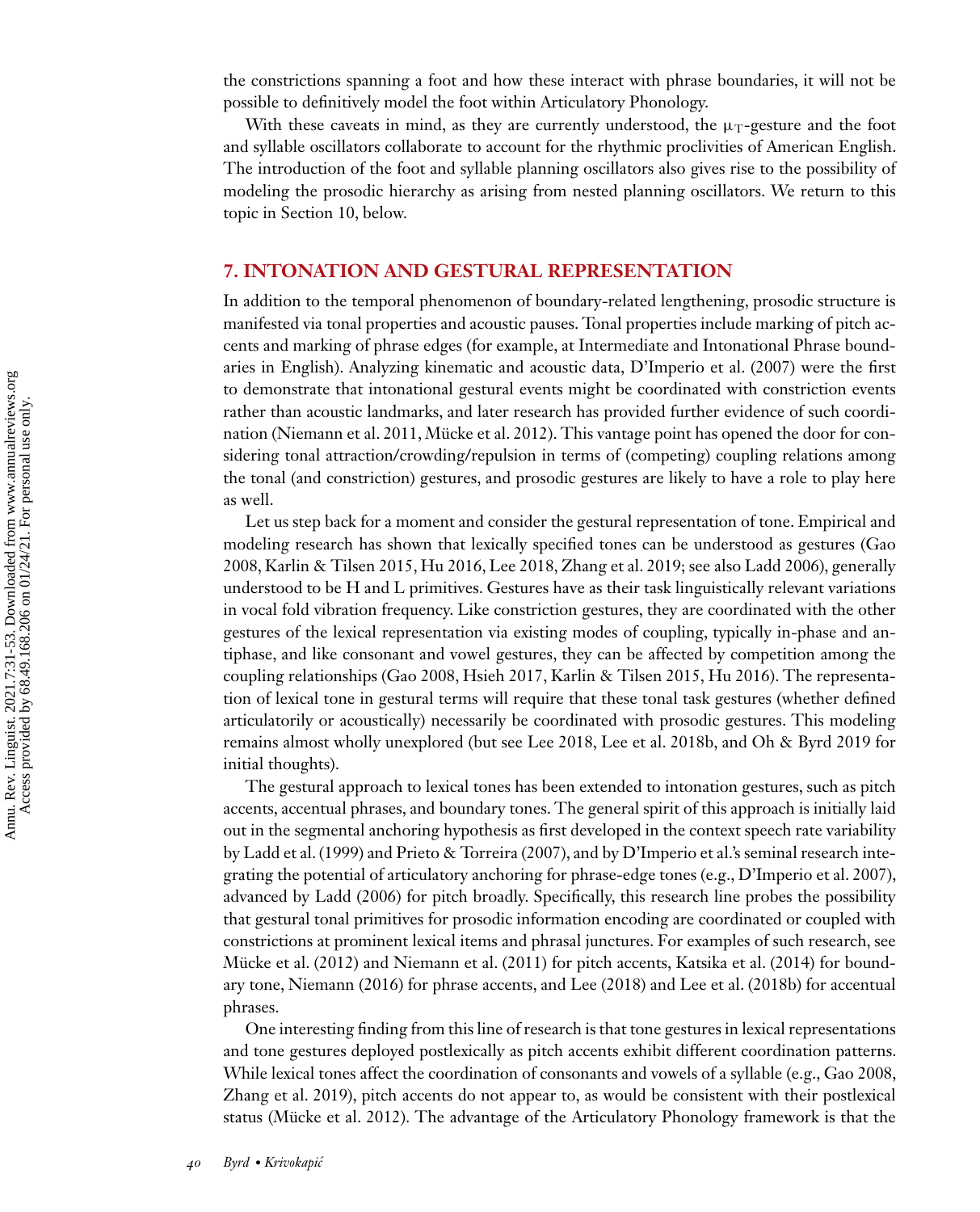coordination among tone, consonant, and vowel gestures can be specified precisely, using linguistically relevant kinematic landmarks (such as gesture onsets) rather than requiring reference to somewhat approximate acoustic landmarks (see [Ladd 2006](#page-19-0) for issues arising when acoustic landmarks are used as anchoring sites for tones). Initial results also suggest that crosslinguistic variation might be accounted for by different ways in which intonation gestures are coupled to one another and/or to constriction gestures [\(Niemann et al. 2011, Mücke et al. 2012\)](#page-20-0). Lastly, note that the incorporation of intonation into Articulatory Phonology via the integration of tonal gestures into the gestural score offers the advantage of having all the major aspects of both lexical and prosodic structure modeled as gestures—speech production gestural tasks and the modulation of those tasks via informational tasks. Critically, the linguistic structuring of languages is represented such that all components of prosody and of lexical items have a discrete activation interval coordinated within an utterance.

The dynamical tool kit, as cogently reviewed by [Roessig et al. \(2019\)](#page-21-0) and Roessig & Mücke [\(2019\)](#page-21-0), additionally offers the utility of phase transitions between attractors to account for prosodic (and other) speech variability. Such transitions can emerge as control parameters vary and have been postulated to account for resyllabification [\(de Jong 2001\)](#page-17-0), gestural intrusion in speech errors [\(Goldstein et al. 2007b\)](#page-18-0), and phonological alternations (e.g., [Parrell 2012\)](#page-20-0). The dynamical tool kit [has been extended to the phonological grammatical level by Gafos and colleagues \(e.g., Gafos &](#page-18-0) Benus 2006) by deploying shifts between attractors as a function of biasing parameters to account for both categorical and continuous phonological variation. This dynamical view of phonological grammar is extended by [Lee \(2018\)](#page-20-0) and [Lee et al. \(2018b\)](#page-20-0) to model the interaction of register tone and phrase accent and by [Nava & Tepperman \(2010\)](#page-20-0) to model an interplay between rhythmic variability and relative prominence placement. [Nava & Tepperman \(2010\)](#page-20-0) propose that the native versus nonnative (Spanish-L1) prosodic patterns in producing English can be modeled as discrete modes of a dynamical system by manipulating the control parameter of a tilted anharmonic oscillator [\(Tuller et al. 1994\)](#page-22-0) to bias attractor selection and attractor values. Most recently, while not specifically integrating articulatory constriction gestures as deployed in Articulatory Phonology, [Roessig et al. \(2019\)](#page-21-0) and [Roessig & Mücke \(2019\)](#page-21-0) present an elegant dynamical systems approach to what can be understood as pitch accent timing variation. [Roessig & Mücke \(2019\)](#page-21-0) account for pitch accent timing differences observed among broad, narrow, and contrastive focus categories via a single underlying dynamical mechanism, observing that "prosodic dimensions contribute differently to the complex shape of the compositional attractor landscape and respond differently to the scaling of the system."

#### **8. PAUSES AND THE GESTURAL SCORE**

Phrases do not always seamlessly transition from one phrase to the next. Thus, an Articulatory Phonology account of phrase boundaries must understand how such a seam or pause occurs [between phrases. Early in the account of prosodic signatures in articulation, Byrd & Saltzman](#page-17-0) (2003) speculated as to whether a  $\pi$ -gesture's action might account for articulatory properties during pauses. They allowed for the possibility that two  $\pi$ -gestures might be present in such circumstances:

*...*one delimiting the end of the first informational unit and one initiating the next?*...* [I]t is possible that a cessation or initiation of speaking requires the stopping or starting of the clock. Such stops and starts are typically coincident with the edges of informational units and, therefore, would typically be accompanied by a π-gesture under our account. [\(Byrd & Saltzman 2003,](#page-17-0) p. 176)

At first blush, it might seem that an overt clock-starting gesture would be required to initiate an utterance, along the lines stated in the above quotation. But within the planning oscillator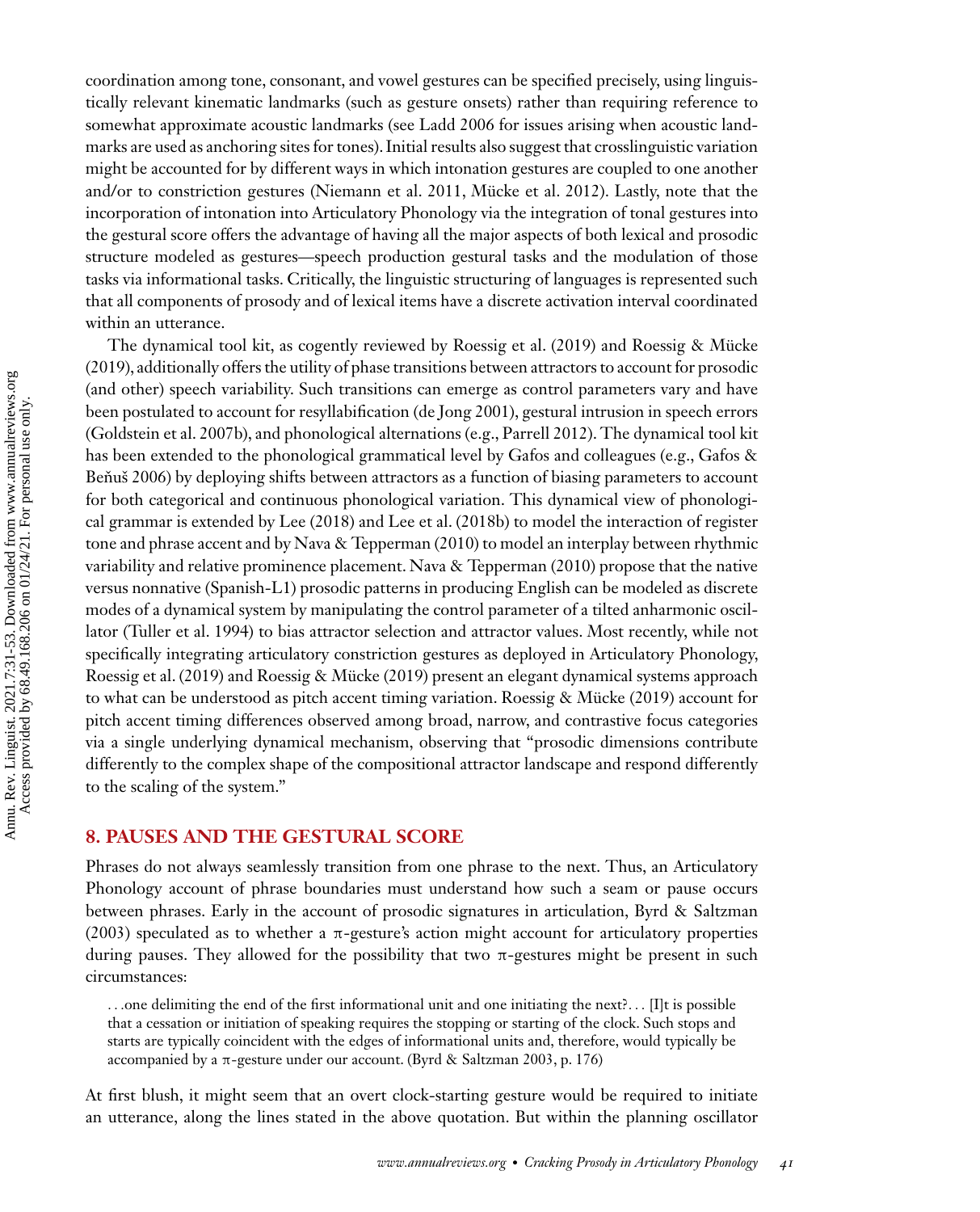framework, starting an utterance is done by selecting the gestures (with their intrinsic parameters) that are linked to the appropriate planning oscillators in the ensemble (whose coupling graph reflects the lexical entry); then, the planning ensemble is allowed to reach its steady state, after which articulation is governed by the triggering of each gesture's activation wave with reference to the ongoing activity of the ensemble—speaking starts without an explicit clock-starting gesture.

Recently, researchers have begun to investigate articulatory kinematic patterns occurring during acoustic pauses and have found systematic differences in behavior for different types of pauses, such as pauses at prosodic boundaries in comparison to pauses during resting positions (e.g., [Ramanarayanan et al. 2009\)](#page-21-0). In particular, there is some evidence of targeted, controlled articulation during pauses, termed pause postures [\(Katsika et al. 2014, Krivokapic et al. 2020;](#page-19-0) see also ´ [Gick et al. 2004,](#page-18-0) [Tilsen et al. 2016,](#page-22-0) [Rasskazova et al. 2018, 2019\)](#page-21-0). It is unclear whether this distinct postural appearance is a consequence of an independently active gesture or the result of a neutral attractor pulling the articulators back toward their neutral position (see [Krivokapic et al. 2020\)](#page-19-0). ´ If a pause posture is created by a separate gesture, we would expect this gesture to have a specific function. For example, a pause gesture might provide time for a speaker's planning of an utterance, or it could signal to a listener an upcoming long utterance or indicate a type of utterance, such as a rhetorical question. In contrast, if a pause posture is the consequence of "exposing" the neutral attractor, there is no expectation of specific function—while the exposed gesture could yield planning time and/or be informative to a listener, the only necessary goal of the gesture would be that of returning the articulators to their default articulatory setting or posture. Research on the existence, properties, and functions of pause postures is an area of immediate interest among speech production researchers, and evidence to date points to a systematic relation between pausing and the prosodic gestures understood to characterize phrasal junctures and prominence. We turn next to the integration of the various prosodic gestures.

#### **9. AN INTEGRATED PROSODIC GESTURAL APPROACH**

Recently, Katsika and colleagues [\(Katsika 2012, Katsika et al. 2014\)](#page-19-0) have elaborated a prosodic gestural approach within the Articulatory Phonology framework that integrates the modeling of boundaries as π-gestures, prominence as μ-gestures, and pause postures. Katsika and colleagues conceive of a set of prosodic gestures that interact in a dynamic way to give rise to the temporal and tonal properties that characterize boundaries. Within this approach, the  $\pi$ -gesture has a dual coordination: It is coordinated to the phrase-final vowel constriction gesture and weakly to the  $\mu_{\rm T}$ -gesture associated with stress, resulting in a shift of the phrasal  $\pi$ -gesture toward the stressed syllable when stress occurs earlier in the word (**Figure 3***a*) in comparison to when it occurs later (**Figure 3***b*). This proposal accounts for findings showing that lengthening starts earlier in words [with earlier stress for Greek \(Katsika et al. 2014\), as well as in a number of other languages \(Katsika](#page-19-0) 2016).8

An additional feature of the Katsika model is that a phrasal tone gesture at a boundary will be triggered when the π-gesture reaches a designated level of activation. Since the π-gesture shifts toward a stressed syllable, this means that the threshold for boundary tone activation will

<sup>8</sup>It might also account for the shortening found on the stressed syllable in phrase-final words compared with phrase-medial words. [Katsika \(2016\)](#page-19-0) suggests that the shortening is due to the  $\mu_T$ -gesture being pulled slightly toward the π-gesture, thus reducing the amount of lengthening of the stressed syllable in phrase-final compared with phrase-medial words (see also [Kim et al. 2017](#page-19-0) for a similar shortening effect in American English).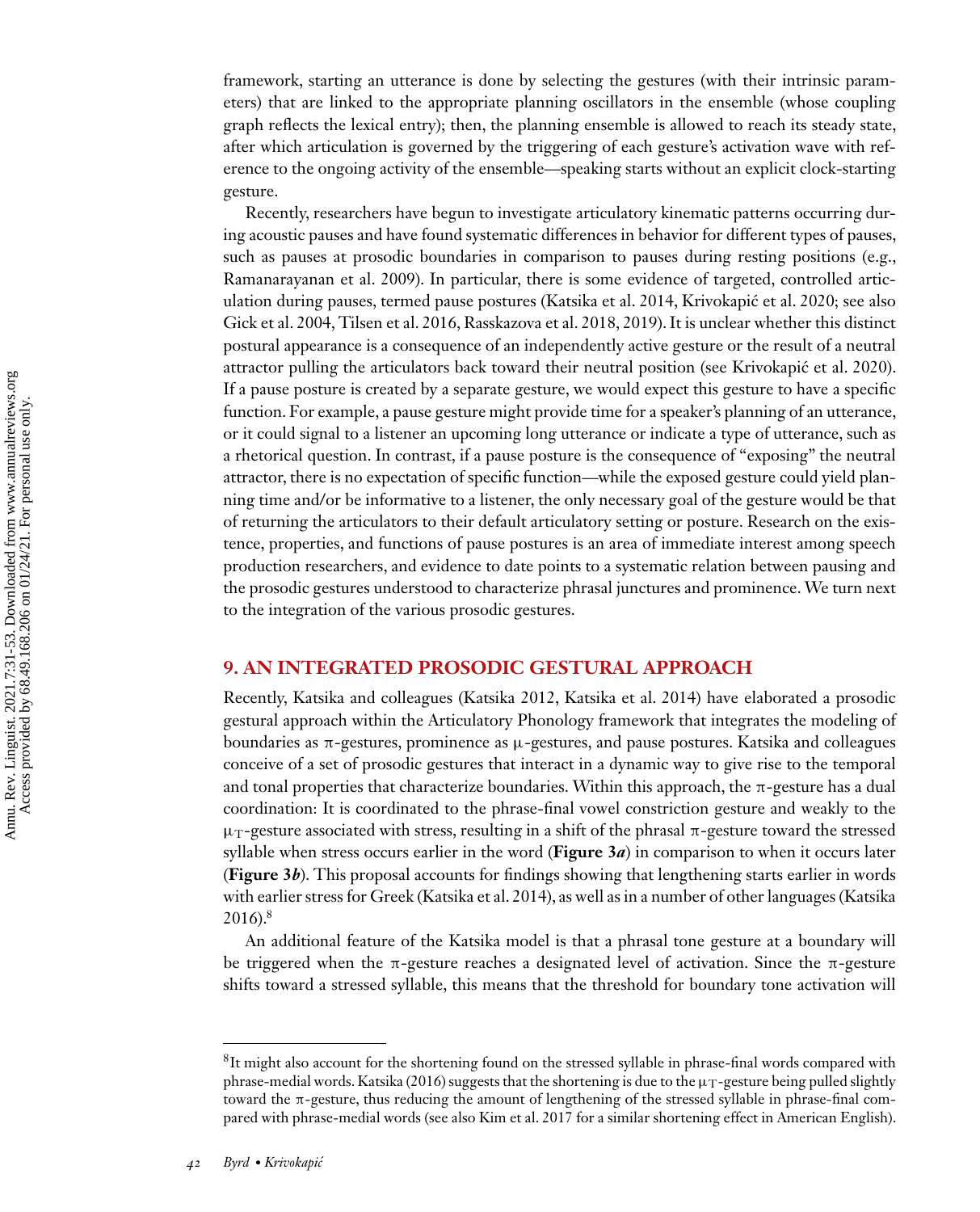

#### **Figure 3**

A schematic representation of boundary events, as conjectured by [Katsika et al. \(2014\),](#page-19-0) for words with stress (*a*) on the first syllable and (*b*) on the second syllable. (Only the parts of the model described in the text are represented.) V indicates stressed vowels; lines indicate ´ coordination between gestures. Figure adapted with permission from [Katsika et al. \(2014\).](#page-19-0)

be reached earlier (and, thus, the boundary tone will start earlier) when stress is earlier in the word (as in **Figure 3***a*). This corresponds to Katsika et al.'s [\(2014\)](#page-19-0) findings for Greek. Finally, the pause posture identified by Katsika et al. is triggered by an even stronger activation of a phrasal πgesture. The predictions of this account are that boundary tones should occur only at boundaries with lengthening and that pause postures should occur only at very strong boundaries—namely those that have both lengthening and boundary tones.

The Katsika model provides a comprehensive account of temporal and tonal properties at boundaries and makes specific predictions about the interactions among a set of prosodic gestures. The model introduces two mechanisms: (*a*) the idea that there are different degrees of coupling strength among prosodic elements—an idea also explored and computationally implemented by [Mücke et al. \(2019\)](#page-20-0) to examine differences in pitch accent coordination across languages, and (*b*) the idea that a sufficient level of activation of a  $\pi$ -gesture can trigger another (prosodic) gesture. This is a novel mechanism of gesture coordination within Articulatory Phonology and one that still needs to be modeled and better understood.

Some aspects of Katsika et al.'s account remain tentative and have not yet been computationally implemented. However, the integration of multiple prosodic gestures is an exciting development for Articulatory Phonology as an approach that integrates both tonal and temporal aspects of prosodic structure. This integrated account provides an avenue for modeling effects of prominence on boundary-related lengthening and for increased clarity in the temporal triggering of a π-gesture's onset. Future research will need to test the explicit predictions the account makes, as well as explore how typologically different languages do or do not necessitate innovations.

### **10. OUTSTANDING FRONTIERS**

With the substantial progress made in incorporating prosody into the Articulatory Phonology framework, a range of questions has emerged, crystallizing outstanding issues. In large measure, these fall at the extremes of the spectrum ranging from the abstract and theoretical to the communicative and functional. We outline a subset of these food-for-thought items below.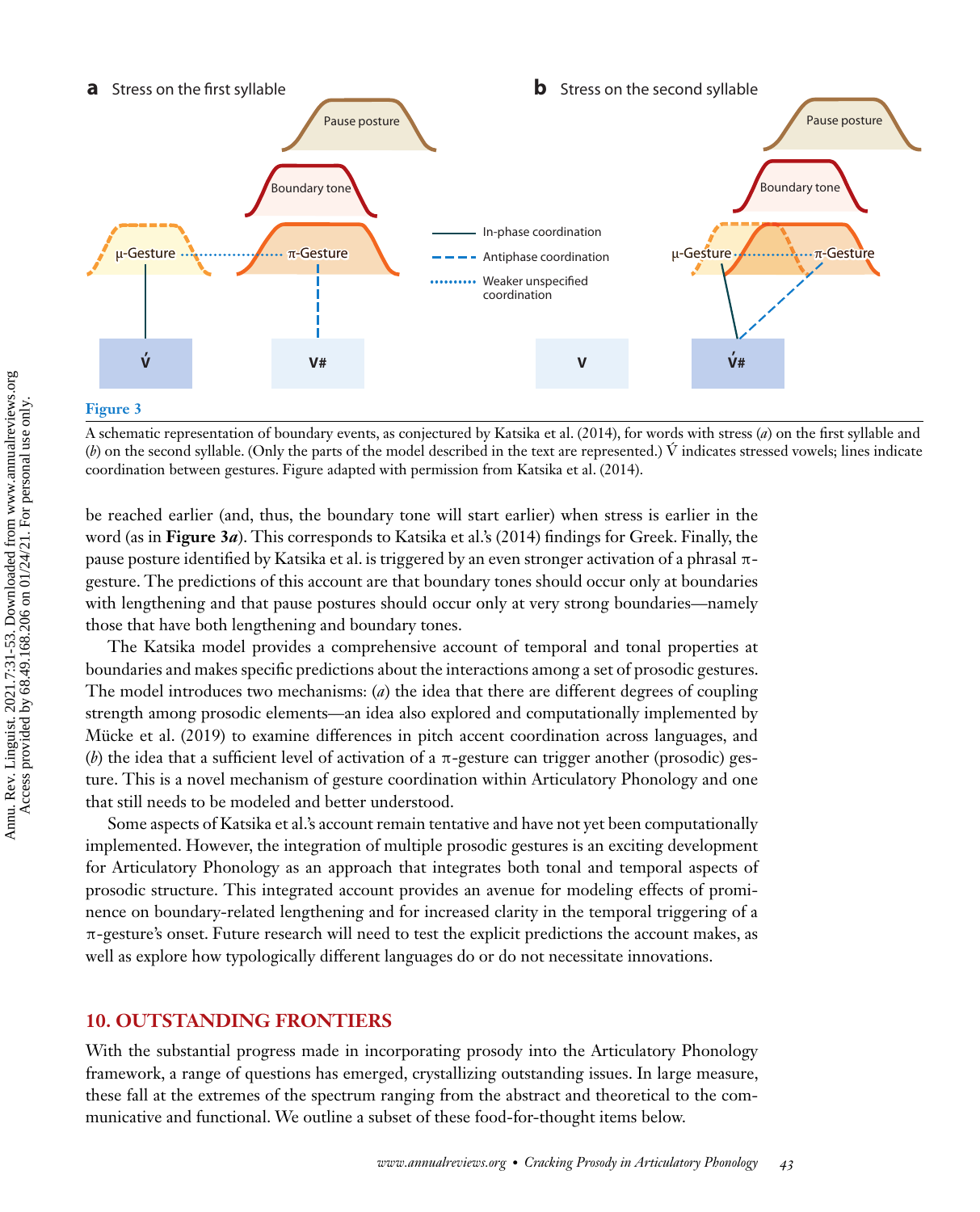The prosodic gesture model of Byrd and Saltzman introduced a novel way of understanding the prosodic hierarchy, namely as independent cognitive (or phonological) events (e.g.,  $\pi$ -gestures) of varying strength. This boundary strength—in the form of π-gesture activation level—is, at least in potential, gradient (though perhaps it would not be expected to be smoothly so). Evidence for the view that, fundamentally, prosodic categories do not differ qualitatively but rather quanti-tatively is outlined by, for instance, [Wagner \(2005\),](#page-22-0) Krivokapić & Byrd (2012), Beňuš & Šimko [\(2014\), and Krivokapic \(2020\). More recent developments of foot and syllable planning oscilla-](#page-16-0) ´ tors (e.g., [O'Dell & Nieminen 1999,](#page-20-0) [Saltzman et al. 2008\)](#page-21-0) allow for the possibility of modeling a prosodic hierarchy as arising from nested planning oscillators, as also suggested by [Tilsen \(2019\).](#page-22-0) Note, though, that under neither approach does the prosodic hierarchy consist of qualitatively different symbolic categories (such as Intonation Phrase or Intermediate Phrase). Under the πgesture model, boundaries of different strengths arise through varying activation strength (either smoothly distributed or clustered), whereas the nested oscillator approach deploys oscillators of varying frequency. These are two fundamentally different views of the prosodic hierarchy, though both leverage the dynamical tool kit. Theoretical, empirical, and computational research will be necessary to make a principled decision as to which account is superior.

Moreover, given that foot and syllable oscillators seem by their very definition to intrinsically capture rhythmic (e.g., stress and moraic) properties of lexical items and presumably of lexical items composed into longer utterances, it is incumbent on Articulatory Phonology to explicate an account of phonological rhythm in these terms. [Saltzman et al. \(2008\)](#page-21-0) have approached the question of isochrony and compensatory shortening in this way. But a typological approach to crosslinguistic rhythm from a coupled oscillatory perspective remains remote (though see [Port et al. 1995, Port 2003,](#page-21-0) [Nam 2007,](#page-20-0) and [Tilsen 2019,](#page-22-0) as well as research in the domain of music, e.g., [Large et al. 2002](#page-20-0) and [Large 2008\)](#page-20-0). As described above, modulation of these same planning oscillators has been proposed to account for prosodic structure; thus, an interaction of rhythm and prosody would seem inevitable. Katsika and colleagues [\(Katsika 2012,](#page-19-0) [Katsika et al. 2014\)](#page-19-0) have outlined a view that modulation gestures associated with lexical stress [and those associated with boundaries are explicitly coupled with one another \(see also Krivokapic´](#page-19-0) 2007b, [Byrd & Riggs 2008, Cho et al. 2016\)](#page-17-0). Articulatory Phonology will ultimately need to provide both theoretical and computation integration of prosodic boundaries and prominence (and their associated pitch/phrase accents/tones) with rhythm that can successfully yield a typology of metrical structure and account for the empirically observed interactions of these linguistic phenomena.

At the functional end of the prosody spectrum lies the application of the dynamical approach to interactive speech. To date, most prosody research that has been able to provide the highquality kinematic data serving to move Articulatory Phonology forward has been drawn from solo-speaker, read speech. Scholars developing the frontiers of Articulatory Phonology have shown an interest in leveraging innovative novel instrumental techniques such as real-time magnetic [resonance imaging \(rtMRI\) \(](#page-22-0)[Byrd et al. 2009](#page-17-0)[;](#page-22-0) [Ramanarayanan et al. 2009](#page-21-0)[, 2013; Toutios et al.](#page-22-0) 2016, [2019;](#page-22-0) [Oh & Lee 2018; Parrell & Narayanan 2018;](#page-20-0) [Chen et al. 2019;](#page-17-0) [Hagedorn et al. 2019;](#page-18-0) [Lim et al. 2019\)](#page-20-0) and in the larger communicative circumstances of spoken language, particularly in (nonread) conversational interactions, to which we turn next.

While some functions of prosodic structure have been well examined from various psycholinguistic perspectives—such as the relationship between intonation and meaning for prominence and the role of prosodic phrasing in syntactic disambiguation—Articulatory Phonology has barely begun to incorporate this work on speech planning and communicative function. One line of research has begun to investigate the role of prosodic phrases in planning, suggesting that phrases chunk an upcoming utterance into planning units for phonological and phonetic encoding

Amu. Rev. Linguist. 2021.7:31-53. Downloaded from www.annualreviews.org<br>Access provided by 68.49.168.206 on 01/24/21. For personal use only. Annu. Rev. Linguist. 2021.7:31-53. Downloaded from www.annualreviews.org Access provided by 68.49.168.206 on 01/24/21. For personal use only.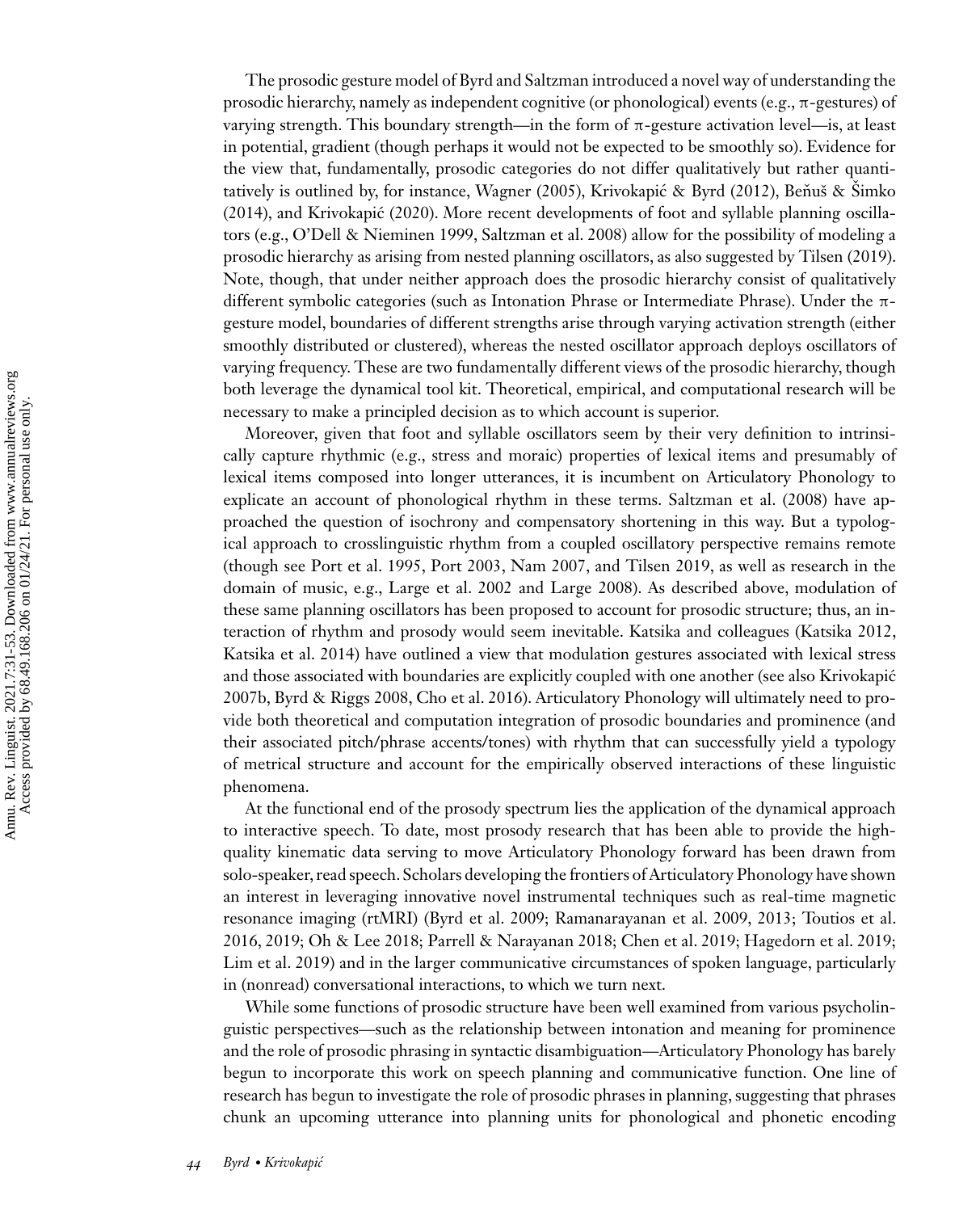[\(Keating & Shattuck-Hufnagel 2002; Krivokapic 2007a, 2012\)](#page-19-0). The size of these prosodic phrases ´ is flexible and depends on various factors, many of which are related to cognitive load, but it also depends on the working memory of the speaker [\(Ferreira & Swets 2002;](#page-17-0) [Krivokapic 2007a,](#page-19-0) ´ [2012;](#page-19-0) [Swets et al. 2007,](#page-21-0) [2017;](#page-22-0) [Bishop 2016b\)](#page-16-0). Relatedly, it remains an open question as to what the function of articulatory patterns during pauses [\(Ramanarayanan et al. 2013\)](#page-21-0) and at prosodic boundaries may be. It has been suggested that pause postures are related to the planning of an upcoming utterance [\(Krivokapic et al. 2020\)](#page-19-0) or to breathing [\(Rasskazova et al. 2019\)](#page-21-0), but this ´ research has only just begun. Understanding the functional interplay between prosodic structure and cognitive and planning constraints will help us come closer to answering some of the fundamental questions of prosodic structure, such as the nature of the prosodic hierarchy. At this point, however, Articulatory Phonology as a theory of linguistic representation makes essentially no contact with higher-level planning and information structuring. While it may be that this is beyond the scope of Articulatory Phonology, the most desirable state of affairs would be for the dynamical representations deployed in Articulatory Phonology to be able to interact relatively seamlessly with other cognitive processes active in shaping spoken-language communication.

Individual differences also exist in the phonetic manifestations of prosodic boundaries and prominence and in their perception, and have recently been the subject of systematic investigation (e.g., [Cangemi et al. 2015;](#page-17-0) [Bishop 2016a,b;](#page-16-0) [Grice et al. 2017;](#page-18-0) [Roy et al. 2017;](#page-21-0) [Kim 2020\)](#page-19-0).While the patterning of these differences has been argued to be evidence for an approach in which phonological and phonetic aspects of phrase boundaries are understood as isomorphic [\(Grice et al. 2017\)](#page-18-0), systematic individual differences in prosodic organization have received relatively little attention within the Articulatory Phonology framework.

Lastly, in contemplating the realm of spoken-language communication behaviors as considered within Articulatory Phonology (or highly compatible approaches), innovative first steps include kinematic research on manual cospeech actions [\(Danner 2017\)](#page-17-0), examination of cospeech movement of brow and head at floor exchanges [\(Danner et al. 2019\)](#page-17-0), and examination of the relationship between deictic gestures and prosodic structure [\(Parrell et al. 2014,](#page-20-0) [Krivokapic et al. 2016,](#page-19-0) ´ [2017\)](#page-19-0); see [Wagner et al. \(2014\)](#page-22-0) for an overview of the relationship between cospeech gestures and prosody. In addition to cospeech movements, fascinating research has recently provided evidence for prosodic convergence between individuals engaged in synchronous speech or in conversation. [Krivokapic \(2013\)](#page-19-0) and [Lee et al. \(2018a\)](#page-20-0) have shown convergence in prosodic parameterization at ´ prosodically sensitive positions, and [Reichel et al. \(2018\)](#page-21-0) have shown convergence in global timevarying patterns associated with pitch between like dialogue acts (see also [Reichel & Cole 2016](#page-21-0) [on categorical pitch accent convergence as well as Tiede & Mooshammer 2013 and Vatikiotis-](#page-22-0)Bateson et al. 2014 for other studies of articulatory convergence). These types of empirical findings suggest that cognitive primitives of linguistic representation can be active in interindividual convergence processes and that convergence research may provide a potential probe of atomic gestural units, both lexical and prosodic. A dynamical account of prosodic convergence may ultimately deploy notions of cross-speaker alignment or entrainment of prosodic gestures, but how exactly this "dynamical attraction" will play out in terms of interaction of oscillatory units at long timescales across individuals is wholly unclear.

In summary, prosody must be modeled with an eye to its social context. In natural interactive communication between speakers, elements falling under our admittedly narrow definitional umbrella of prosody—phrasing and prominence—most certainly interact with the functional aspects of a more encompassing consideration of prosody, such as tempo, affect, speech planning, stylistics, social dynamics, and conversational structuring. And within the larger field of cognitive science, we expect future research on prosody within Articulatory Phonology to expand the coherency between Articulatory Phonology as a dynamical framework for language and dynamical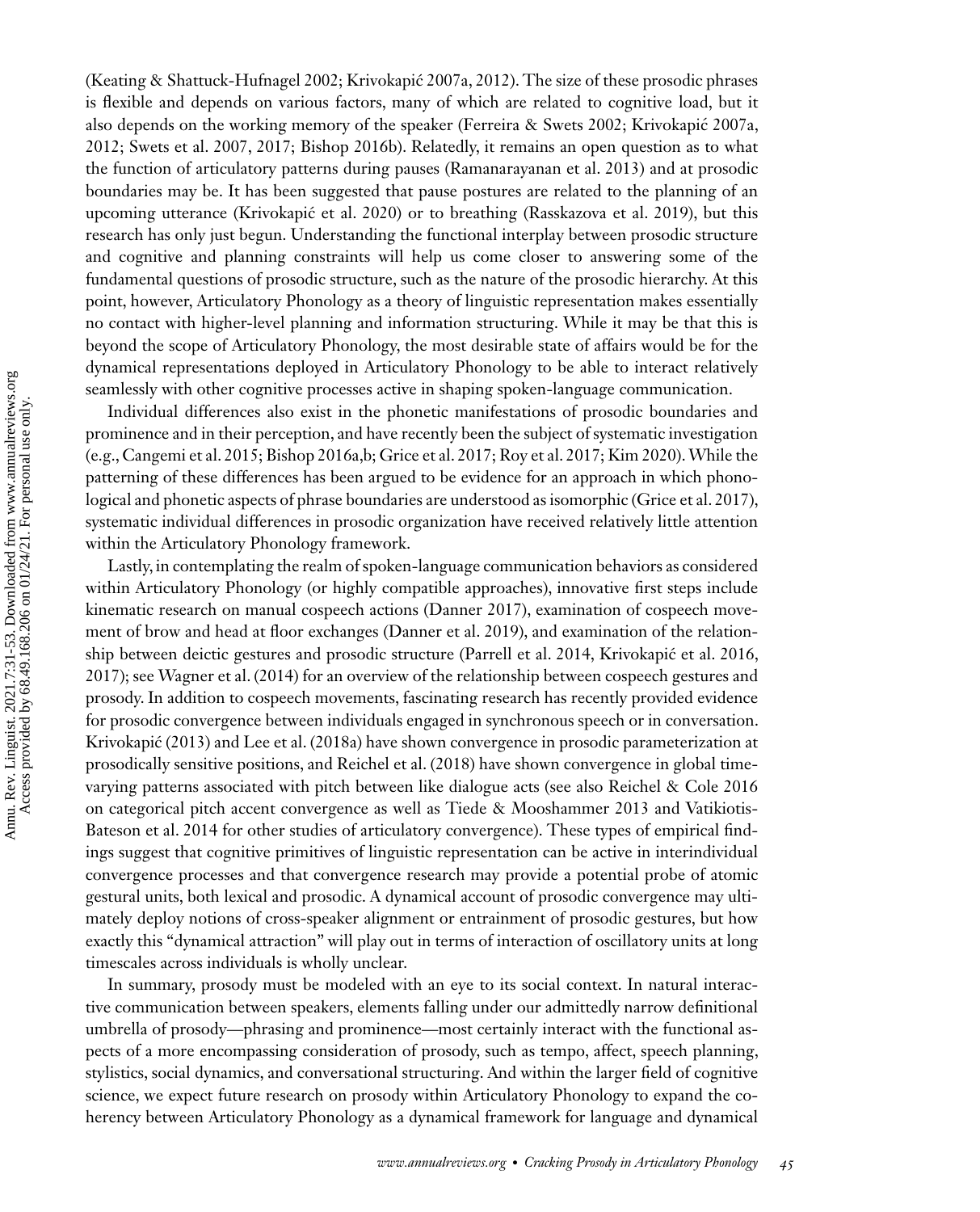understandings of other cognitive domains, such as music, memory, vision, and systems neuro[science, such as in the work of E. Chang and colleagues \(including](#page-22-0)[Bouchard](#page-22-0)[et](#page-22-0)[al.](#page-22-0)[2013, Tang](#page-22-0) et al. 2017, [Chartier et al. 2018\)](#page-17-0).

#### **11. SUMMARY**

Over the last three decades, the revolutionary tenets of Articulatory Phonology have become increasingly mainstream in theoretical phonology. Browman, Goldstein, Saltzman, and their colleagues have unequivocally demonstrated that linguistic representations that provide for the incorporation of time, coordination, and dynamically defined abstract tasks can illuminate and unify a wide variety of phonological patterning across diverse languages. Structure above the gestural level, such as syllable structure and, to a lesser degree, stress and rhythm, became increasingly integrated into the dynamical conception of lexical representation. However, information encoding above the word level is a more recent arrival to the party.

This article has reviewed the incorporation of prosodic structure within the Articulatory Phonology framework. Under this dynamical systems approach, prosodic structure arises from a small set of abstract informational prosodic gestures, as conceived by Byrd, Saltzman, and colleagues, that capture the grouping of lexical items into informational units and the prominence of individual items within those groups. These prosodic gestures are coordinated with the (likewise limited) set of phonological gestures composing the words of an utterance and serve to modulate those phonological primitives and/or add intonational actions, which, in turn, are also coordinated with prosodic and lexical actions. The prosodic gestures that have been postulated over the past two decades include  $\pi$ -gestures, tone gestures,  $\mu$ -gestures, and pause postures, in interaction with syllable- and foot-level rhythmic oscillators. Some of these abstract prosodic entities, such as πgestures, have been computationally modeled within the Task Dynamics framework, but a great deal of further computational research remains in order for Articulatory Phonology to integrate a wider array of prosodic gestures into its simulation capability.

Phrasal structure and prominence structure, requisite in composing words into utterances, were first captured in Articulatory Phonology's theoretical and dynamical framework in the early 2000s. Phrasal boundaries were conceived of as gestural in nature, parallel to the way constriction events are understood [\(Byrd & Saltzman 1998, 2003; Byrd et al. 2000\)](#page-17-0). The π-gesture model postulated gestures that extend in time and act transgesturally to modulate the activation dynamics of coproduced vocal tract constriction gestures. π-Gestures warp the unfolding of articulation in the [vicinity of a phrase boundary. No longer is the gestural score a player-piano roll \(à la Saltzman](#page-21-0) & Munhall 1989); rather, the fabric of an utterance is elastic—stretchable or compressible. This model made a number of testable hypotheses that, over the years, have generated a substantial body of work, which has largely supported its predictions and led to further developments of an account of prosody leveraging the incorporation of dynamics into phonological representation. The main further developments of the model have included the instantiation of tone gestures, the inclusion of a foot and syllable oscillator, the introduction of spatial and temporal modulation gestures, and a consideration of how the properties of prosodic boundaries may emerge via the coordination of a set of prosodic gestural events or cognitive primitives.

#### **DISCLOSURE STATEMENT**

The authors are not aware of any affiliations, memberships, funding, or financial holdings that might be perceived as affecting the objectivity of this review.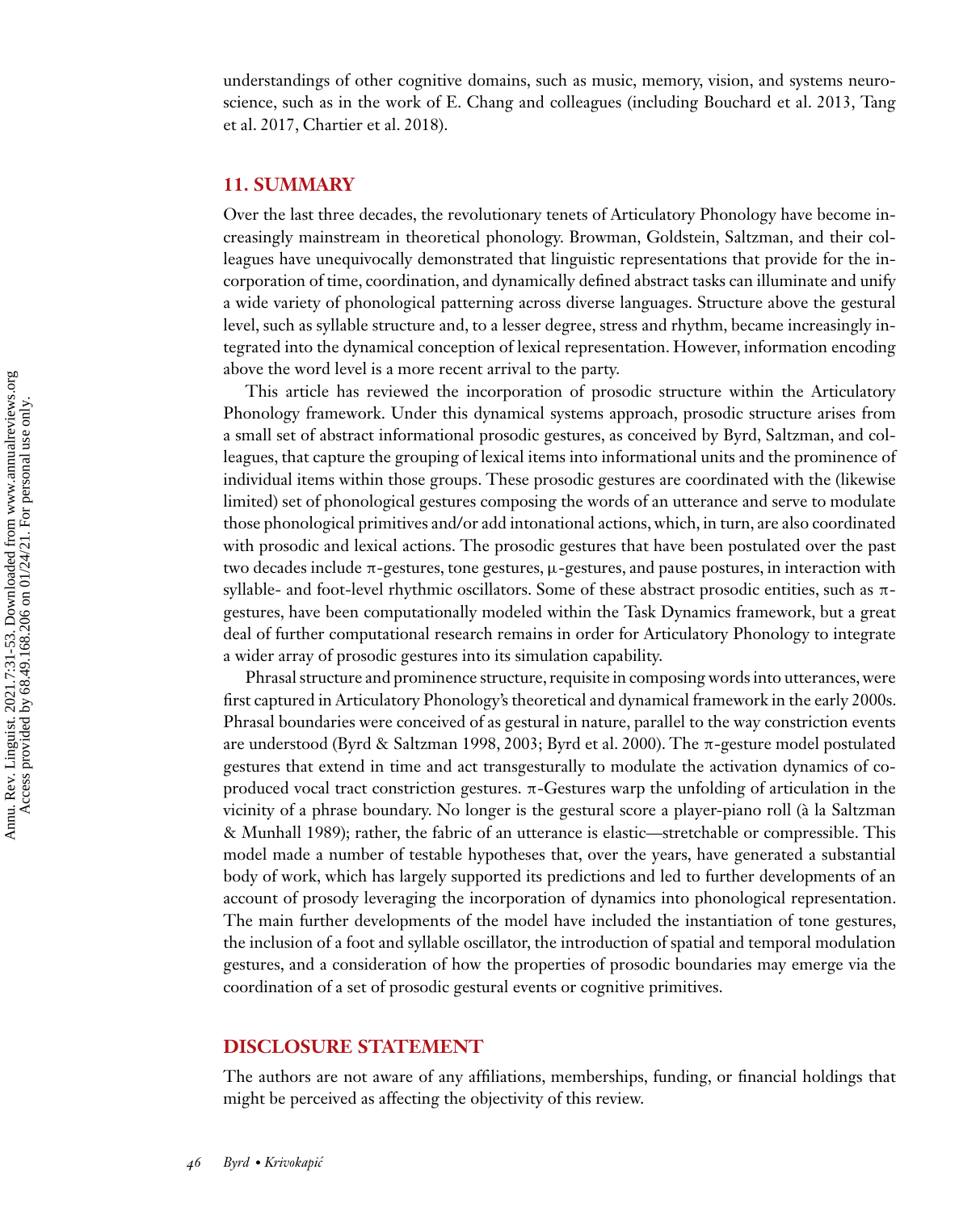### <span id="page-16-0"></span>**ACKNOWLEDGMENTS**

The authors gratefully acknowledge support from the National Institutes of Health (grant DC003172 to D.B.) and the National Science Foundation (grant 1551513 to J.K.). We thank Louis Goldstein, Cynthia Lee, and Elliot Saltzman for their time and fruitful conversations; the organizers and participants of the Workshop on Articulatory Phonology at Asilomar, July 2019, for their invigorating discussion; and an anonymous reviewer.

# **LITERATURE CITED**

Arvaniti A. 2012. The usefulness of metrics in the quantification of speech rhythm. *J. Phon.* 40:351–73

- Arvaniti A. 2020. The autosegmental metrical model of intonational phonology. In *Prosodic Theory and Practice*, ed. S Shattuck-Hufnagel, J Barnes. Cambridge, MA: MIT Press. In press
- Barbosa PA. 2007. From syntax to acoustic duration: a dynamical model of speech rhythm production. *Speech Commun*. 49:725–42
- Beckman ME, Edwards J. 1994. Articulatory evidence for differentiating stress categories. In *Phonological Structure and Phonetic Form: Papers in Laboratory Phonology III*, ed. PA Keating, pp. 7–33. Cambridge, UK: Cambridge Univ. Press
- Beckman ME, Edwards J, Fletcher J. 1992. Prosodic structure and tempo in a sonority model of articulatory dynamics. In *Papers in Laboratory Phonology II: Segment, Gesture, Prosody*, ed. GJ Docherty, DR Ladd, pp. 68–86. Cambridge, UK: Cambridge Univ. Press
- Benuš Š, Šimko J. 2014. Emergence of prosodic boundary: continuous effects of temporal affordance on intergestural timing. *J. Phon.* 44:110–29
- Bishop J. 2016a. Individual differences in top-down and bottom-up prominence perception. In *Proceedings of the 8th International Conference on Speech Prosody*, ed. J Barnes, A Brugos, S Shattuck-Hufnagel, N Veilleux, pp. 668–72. Boston: ICSA
- Bishop J. 2016b. *Does working memory capacity predict individual differences in implicit and explicit prosodic phrasing?* Poster presented at Framing Speech: Celebrating 40 Years of Inquiry with Stefanie Shattuck-Hufnagel, MIT/Boston Univ., Boston, MA
- Bombien L, Mooshammer C, Hoole P. 2013. Articulatory coordination in word-initial clusters of German. *J. Phon.* 41:546–61
- Bombien L, Mooshammer C, Hoole P, Kühnert B. 2010. Prosodic and segmental effects on EPG contact patterns of word-initial German clusters. *J. Phon.* 38:388–403
- Bombien L, Mooshammer C, Hoole P, Kühnert B, Schneeberg J. 2006. An EPG study of initial /kl/ clusters in varying prosodic conditions in German. In *Proceedings of the 7th International Seminar on Speech Production*, ed. HC Yehia, D Demolin, R Laboissière, pp. 35–42. Pampulha, Braz.: CEFALA
- Bouchard KE, Mesgarani N, Johnson K, Chang EF. 2013. Functional organization of human sensorimotor cortex for speech articulation. *Nature* 495:327–32
- Browman CP, Goldstein L. 1988. Some notes on syllable structure in articulatory phonology. *Phonetica* 45(2– 4):140–55
- Browman CP, Goldstein L. 1989. Articulatory gestures as phonological units. *Phonology* 6:201–51
- Browman CP, Goldstein L. 1990. Representation and reality: physical systems and phonological structure. *J. Phon.* 18:411–24
- Browman CP, Goldstein L. 1992. Articulatory phonology: an overview. *Phonetica* 49(3/4):155–80
- Browman CP, Goldstein L. 1995. Dynamics and articulatory phonology. In *Mind as Motion: Dynamics, Behavior, and Cognition*, ed. RF Port, T van Gelder, pp. 175–94. Cambridge, MA: MIT Press
- Browman CP, Goldstein L. 2000. Competing constraints on intergestural coordination and self-organization of phonological structures. *Bull. Commun. Parlée* 5:25–34
- Byrd D. 1995. C-Centers revisited. *Phonetica* 52:285–306
- Byrd D. 1996. A phase window framework for articulatory timing. *Phonology* 13(2):139–69
- Byrd D. 2000. Articulatory vowel lengthening and coordination at phrasal junctures. *Phonetica* 57:3–16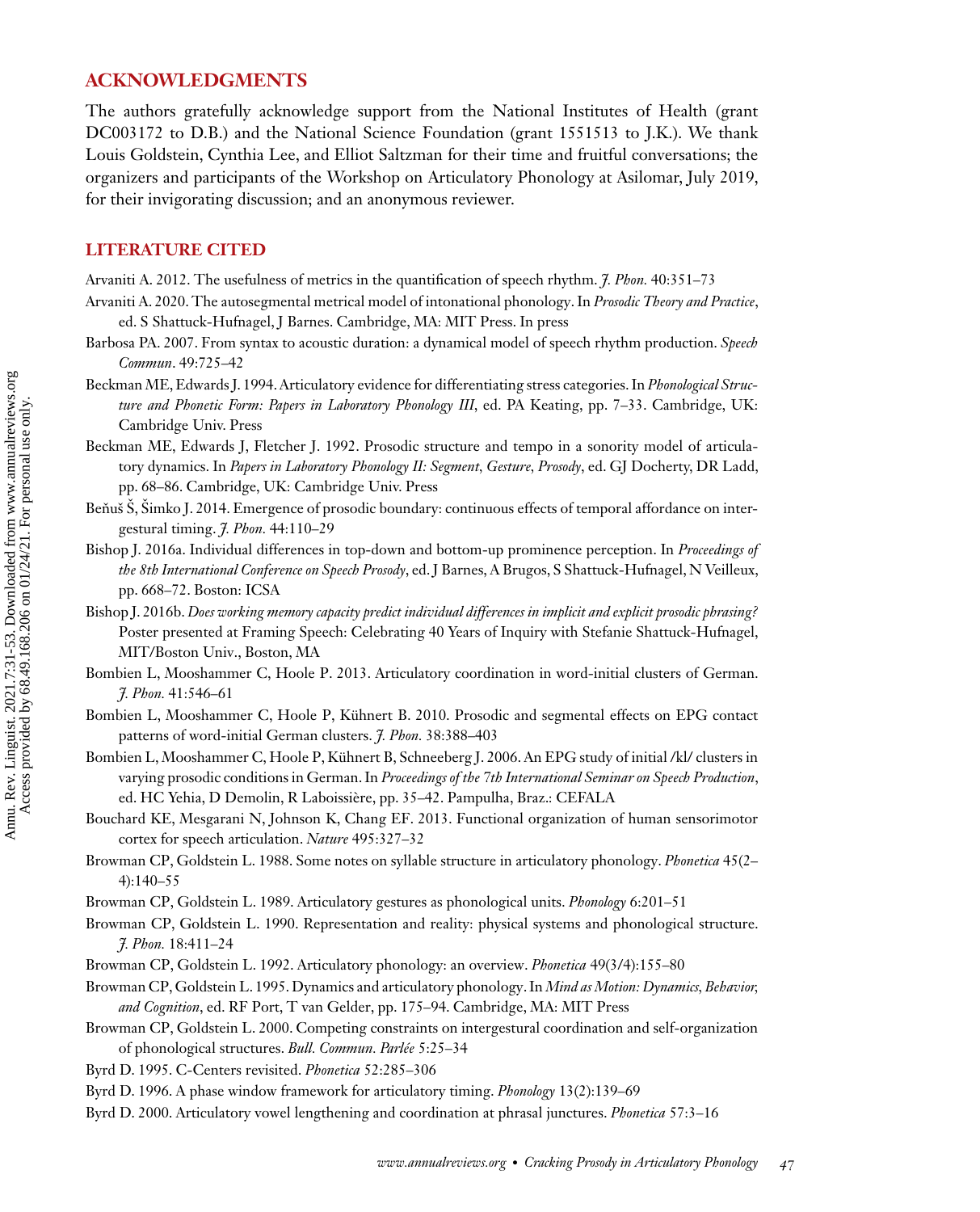- <span id="page-17-0"></span>Byrd D, Choi S. 2010. At the juncture of prosody, phonology, and phonetics—the interaction of phrasal and syllable structure in shaping the timing of consonant gestures. In *Laboratory Phonology 10*, ed. C Fougeron, B Kuehnert, M D'Imperio, N Vallee, pp. 31–60. Berlin: Mouton de Gruyter
- Byrd D, Kaun A, Narayanan S, Saltzman E. 2000. Phrasal signatures in articulation. In *Papers in Laboratory Phonology V: Acquisition and the Lexicon*, ed. MB Broe, JB Pierrehumbert, pp. 70–87. Cambridge, UK: Cambridge Univ. Press
- Byrd D, Krivokapić J, Lee S. 2006. How far, how long: on the temporal scope of phrase boundary effects. *J. Acoust. Soc. Am.* 120:1589–99
- Byrd D, Lee S, Riggs D, Adams J. 2005. Interacting effects of syllable and phrase position on consonant articulation. *J. Acoust. Soc. Am.* 118:3860–73
- Byrd D, Riggs D. 2008. Locality interactions with prominence in determining the scope of phrasal lengthening. *J. Int. Phon. Assoc.* 38:187–202
- Byrd D, Saltzman E. 1998. Intragestural dynamics of multiple phrasal boundaries. *J. Phon.* 26:173–99
- Byrd D, Saltzman E. 2003. The elastic phrase: modeling the dynamics of boundary-adjacent lengthening. *J. Phon.* 31:149–80
- Byrd D, Tobin S, Bresch E, Narayanan S. 2009. Timing effects of syllable structure and stress on nasals: a real-time MRI examination. *J. Phon.* 37:97–110
- Cangemi F, Krüger M, Grice M. 2015. Listener-specific perception of speaker-specific production in intonation. In *Individual Differences in Speech Production and Perception*, ed. S Fuchs, D Pape, C Petrone, P Perrier, pp. 123–45. Frankfurt, Ger.: Lang
- Chartier J, Anumanchipalli GK, Johnson K, Chang EF. 2018. Encoding of articulatory kinematic trajectories in human speech sensorimotor cortex. *Neuron* 98:1042–54.e4
- Chen W, Byrd D, Narayanan S, Nayak KS. 2019. Intermittently tagged real-time MRI reveals internal tongue motion during speech production. *Magn. Reson. Med.* 82(2):600–13
- Chitoran I, Goldstein L, Byrd D. 2002. Gestural overlap and recoverability: articulatory evidence from Georgian. In *Laboratory Phonology 7*, ed. C Gussenhoven, N Warner, pp. 419–48. Berlin: Mouton de Gruyter
- Cho T. 2006. Manifestation of prosodic structure in articulation: evidence from lip movement kinematics in English. In *Laboratory Phonology 8*, ed. L Goldstein, DH Whalen, CT Best, pp. 519–48. Berlin: Mouton de Gruyter
- Cho T, Keating PA. 2001. Articulatory and acoustic studies on domain-initial strengthening in Korean. *J. Phon.* 29:155–90
- Cho T, Minjung S, Kim S. 2016. Articulatory reflexes of the three-way contrast in labial stops and kinematic evidence for domain-initial strengthening in Korean. *J. Int. Phon. Assoc.* 46:129–55
- Cho T, Yeomin Y, Kim S. 2014. Effects of prosodic boundary and syllable structure on the temporal realization of CV gestures in Korean. *J. Phon.* 44:96–109
- Cole J. 2015. Prosody in context: a review. *Lang. Cogn. Neurosci.* 30(1/2):1–31
- Danner SG. 2017. *Effects of speech context on characteristics of manual gesture*. PhD Thesis, Univ. South. Calif., Los Angeles
- Danner SG, Krivokapić J, Byrd D. 2019. Co-speech movement behavior in conversational turn-taking. Poster presented at the 178th Meeting of the Acoustical Society of America, San Diego, Dec. 2–6
- Dauer RM. 1983. Stress-timing and syllable-timing reanalyzed. *J. Phon.* 11:51–62
- de Jong KJ. 2001. Rate-induced resyllabification revisited. *Lang. Speech* 44:197–216
- de Jong KJ, Beckman ME, Edwards J. 1993. The interplay between prosodic structure and coarticulation. *Lang. Speech* 36:197–212
- D'Imperio M, Espesser R, Loevenbruck H, Menezes C, Nguyen N, Welby P. 2007. Are tones aligned with articulatory events? Evidence from Italian and French. In *Laboratory Phonology 9*, ed. J Cole, JI Hualde, pp. 577–608. Berlin: Mouton de Gruyter
- Edwards J, Beckman ME, Fletcher J. 1991. The articulatory kinematics of final lengthening. *J. Acoust. Soc. Am.* 89:369–82
- Ferreira F, Swets B. 2002. How incremental is language production? Evidence from the production of utterances requiring the computation of arithmetic sums. *J. Mem. Lang.* 46:57–84
- Fletcher J. 2010. The prosody of speech: timing and rhythm. In *The Handbook of Phonetic Sciences*, ed. WJ Hardcastle, J Laver, FE Gibbon, pp. 521–602. New York: Wiley-Blackwell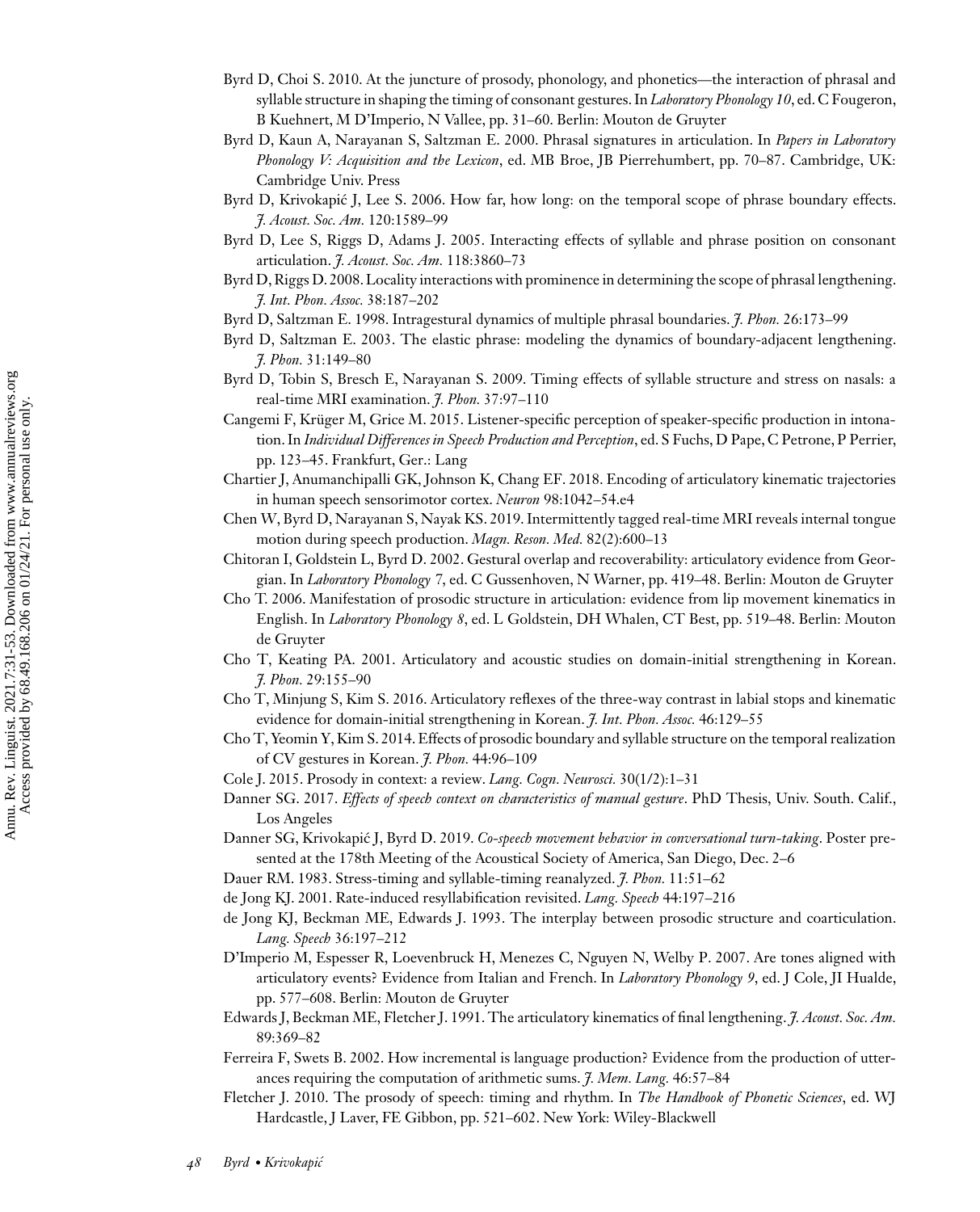- <span id="page-18-0"></span>Fougeron C. 2001. Articulatory properties of initial segments in several prosodic constituents in French. *J. Phon.* 29:109–35
- Fougeron C, Keating PA. 1997. Articulatory strengthening at edges of prosodic domains. *J. Acoust. Soc. Am.* 101:3728–40
- Fowler CA. 1980. Coarticulation and theories of extrinsic timing. *J. Phon.* 8:113–33
- Fowler CA, Rubin PE, Remez RE, Turvey MT. 1980. Implications for speech production of a general theory of action. In *Language Production*, Vol. 1: *Speech and Talk*, ed. B Butterworth, pp. 373–420. New York: Academic
- Gafos A. 2002. A grammar of gestural coordination. *Nat. Lang. Linguist. Theory* 20(2):269–337
- Gafos A, Beňuš S. 2006. Dynamics of phonological cognition. *Cogn. Sci.* 30(5):905-43
- Gafos A, Goldstein L. 2012. Articulatory representation and organization. In *The Oxford Handbook of Laboratory Phonology*, ed. AC Cohn, C Fougeron, MK Huffman, pp. 220–31. Oxford, UK: Oxford Univ. Press
- Gao M. 2008. *Mandarin tones: an Articulatory Phonology account*. PhD Thesis, Yale Univ., New Haven, CT
- Georgeton L, Fougeron C. 2014. Domain-initial strengthening on French vowels and phonological contrasts: evidence from lip articulation and spectral variation. *J. Phon.* 44:83–95
- Georgeton L, Kocjančič AT, Fougeron C. 2016. Effect of domain initial strengthening on vowel height and backness contrasts in French: acoustic and ultrasound data. *J. Speech Lang. Hear. Res.* 59(6):S1575–85
- Gick B, Wilson I, Kock K, Cook C. 2004. Language-specific articulatory settings: evidence from interutterance rest position. *Phonetica* 61:220–33
- Goldstein L, Byrd D, Saltzman E. 2006. The role of vocal tract gestural action units in understanding the evolution of phonology. In *From Action to Language: The Mirror Neuron System*, ed. M Arbib, pp. 215–49. Cambridge, UK: Cambridge Univ. Press
- Goldstein L, Chitoran I, Selkirk E. 2007a. Syllable structure as coupled oscillator modes: evidence from Georgian versus Tashlhiyt Berber. In *Proceedings of the 16th International Congress of Phonetic Sciences* (*ICPhS XVI*), ed. J Trouvain, pp. 241–44. Saarbrücken, Ger.: Univ. Saarlandes
- Goldstein L, Nam H, Saltzman E, Chitoran I. 2009. Coupled oscillator planning model of speech timing and syllable structure. In *Frontiers in Phonetics and Speech Science*, ed. G Fant, H Fujisaki, J Shen, pp. 239–50. Beijing: Commercial
- Goldstein L, Pouplier M, Chen L, Saltzman E, Byrd D. 2007b. Dynamic action units slip in speech production errors. *Cognition* 103:386–412
- Grice M, Ritter S, Niemann H, Roettger TB. 2017. Integrating the discreteness and continuity of intonational categories. *J. Phon.* 64:90–107
- Hagedorn C, Sorensen T, Lammert A, Toutios A, Goldstein L, et al. 2019. Engineering innovation in speech science: data and technologies. *Perspect. ASHA Spec. Interest Groups* 4(2):411–20
- Hardcastle WJ. 1985. Some phonetic and syntactic constraints on lingual coarticulation during /kl/ sequences. *Speech Commun*. 4:247–63
- Harrington J, Fletcher J, Roberts C. 1995. An analysis of truncation and linear rescaling in the production of accented and unaccented vowels. *J. Phon.* 23:305–22
- Hermes A, Mücke D, Auris B. 2017. The variability of syllable patterns in Tashlhiyt Berber and Polish. *J. Phon.* 64:127–44
- Hermes A, Mücke D, Grice M. 2013. Gestural coordination of Italian word-initial clusters: the case of 'impure s.' *Phonology* 30:1–25
- Holst T, Nolan F. 1995. The influence of syntactic structure on [s] and [J] assimilation. In *Phonology and Phonetic Evidence: Papers in Laboratory Phonology IV*, ed. B Connell, A Arvanti, pp. 315–33. Cambridge, UK: Cambridge Univ. Press
- Honorof DN, Browman CP. 1995. The center or edge: How are consonant clusters organized with respect to the vowel? In *Proceedings of the 13th International Congress of Phonetic Sciences* (*ICPhS 95*), Vol. 3, ed. K Elenius, P Branderud, pp. 552–55. Stockholm: KTH/Stockholm Univ.
- Hsieh FY. 2017. *A gestural approach to the phonological representation of English diphthongs*. PhD Thesis, Univ. South. Calif., Los Angeles
- Hu F. 2016. Tones are not abstract autosegmentals. In *Proceedings of the 8th International Conference on Speech Prosody*, ed. J Barnes, A Brugos, S Shattuck-Hufnagel, N Veilleux, pp. 302–6. Boston: ICSA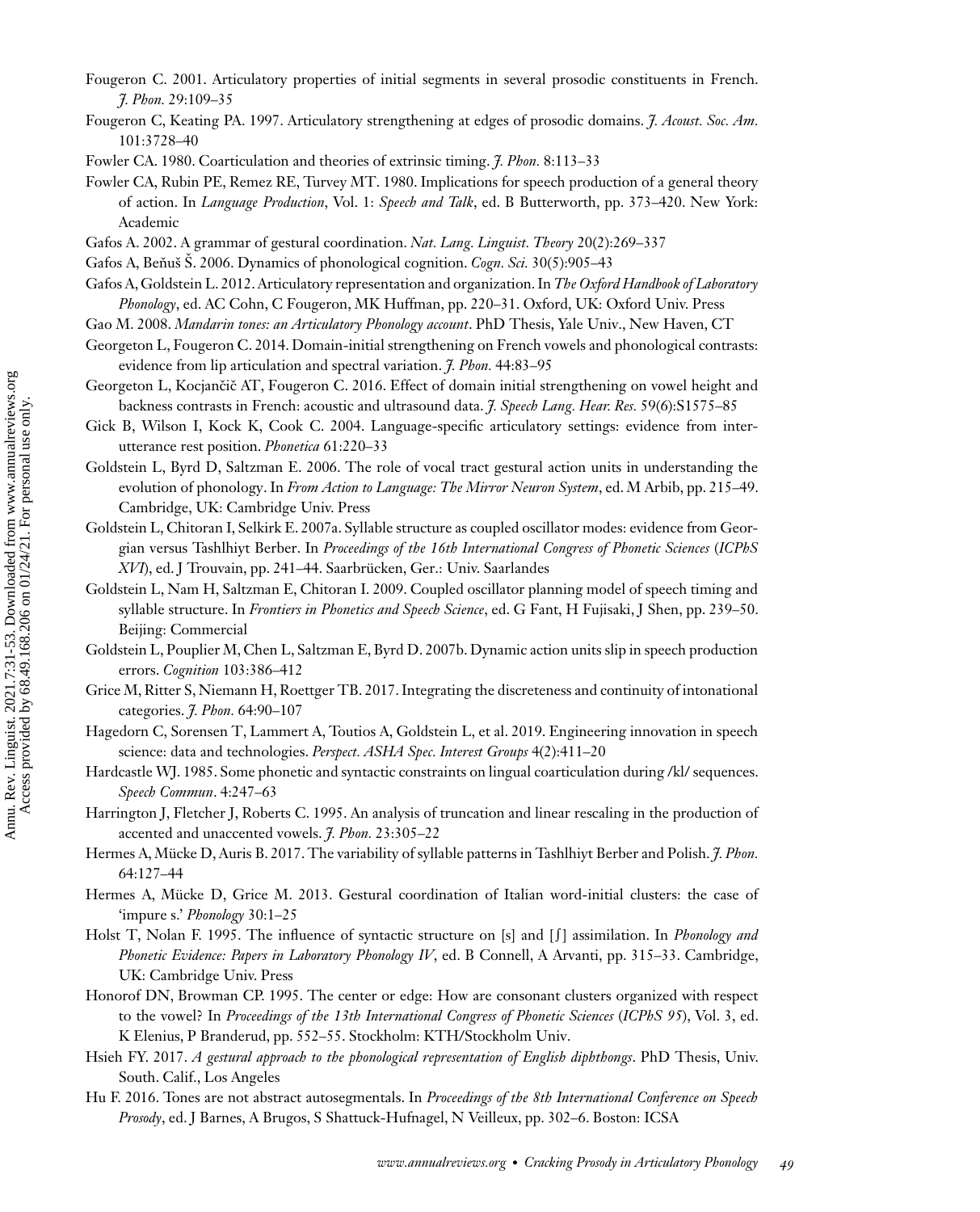- <span id="page-19-0"></span>Karlin R, Tilsen S. 2015. The articulatory tone-bearing unit: gestural coordination of lexical tone in Thai. *Proc. Meet. Acoust.* 22:060006
- Katsika A. 2012. *Coordination of prosodic gestures at boundaries in Greek*. PhD Thesis, Yale Univ., New Haven, CT
- Katsika A. 2016. The role of prominence in determining the scope of boundary-related lengthening in Greek. *J. Phon.* 55:149–81
- Katsika A. 2018. The kinematic profile of prominence in Greek. In *Proceedings of the 9th International Conference* on Speech Prosody, ed. K Klessa, J Bachan, A Wagner, M Karpiński, D Śledziński, pp. 764–68. Boston: ICSA
- Katsika A, Krivokapic J, Mooshammer C, Tiede M, Goldstein L. 2014. The coordination of boundary tones ´ and its interaction with prominence. *J. Phon.* 44:62–82
- Keating P, Cho T, Fougeron C, Hsu C. 2004. Domain-initial articulatory strengthening in four languages. In *Phonetic Interpretation: Papers in Laboratory Phonology VI*, ed. J Local, R Ogden, R Temple, pp. 143–61. Cambridge, UK: Cambridge Univ. Press
- Keating P, Shattuck-Hufnagel S. 2002. A prosodic view of word form encoding for speech production. *UCLA Work. Pap. Phon.* 101:112–56
- Kelso S, Saltzman E, Tuller B. 1986. The dynamical perspective on speech production: data and theory. *J. Phon.* 14:29–59
- Kim H, Cole J. 2005. The stress foot as a unit of planned timing: evidence from shortening in the prosodic phrase. In *Proceedings of the 9th European Conference on Speech Communication and Technology* (*INTERSPEECH 2005*), pp. 2365–68. Boston: ICSA
- Kim J. 2020. *Individual differences in the production and perception of prosodic boundaries in American English*. PhD Thesis, Univ. Mich., Ann Arbor
- Kim S, Jang J, Cho T. 2017. Articulatory characteristics of preboundary lengthening in interaction with prominence on tri-syllabic words in American English. *J. Acoust. Soc. Am.* 142:EL362–68
- Klatt DH. 1973. Interaction between two factors that influence vowel duration. *J. Acoust. Soc. Am.* 54:1102–4

Kochetov A, So CK. 2007. Place assimilation and phonetic grounding: a cross-linguistic perceptual study. *Phonology* 24:397–432

- Krivokapić J. 2007a. Prosodic planning: effects of phrasal length and complexity on pause duration. *J. Phon.* 35:162–79
- Krivokapić J. 2007b. *The planning, production, and perception of prosodic structure*. PhD Thesis, Univ. South. Calif. Los Angeles
- Krivokapić J. 2012. Prosodic planning in speech production. In *Speech Planning and Dynamics*, ed. S Fuchs, M Weirich, D Pape, P Perrier, pp. 157–90. Frankfurt, Ger.: Lang
- Krivokapić J. 2013. Rhythm and convergence between speakers of American and Indian English. *J. Lab. Phonol.* 4(1):39–65
- Krivokapić J. 2020. Prosody in articulatory phonology. In *Prosodic Theory and Practice*, ed. S Shattuck-Hufnagel, J Barnes. Cambridge, MA: MIT Press. In press
- Krivokapić J, Byrd D. 2012. Prosodic boundary strength: an articulatory and perceptual study. *J. Phon.* 40(3):430–42
- Krivokapić J, Styler W, Parrell B. 2020. Pause postures: the relationship between articulation and cognitive processes during pauses. *J. Phon.* 79:100953
- Krivokapic J, Tiede M, Tyrone M. 2017. A kinematic study of prosodic structure in articulatory and manual ´ gestures: results from a novel method of data collection. *J. Lab. Phonol.* 8(1):3
- Krivokapic J, Tiede M, Tyrone M, Goldenberg D. 2016. Speech and manual gesture coordination in a pointing ´ task. In *Proceedings of the 8th International Conference on Speech Prosody*, ed. J Barnes, A Brugos, S Shattuck-Hufnagel, N Veilleux, pp. 1240–44. Boston: ICSA
- Kühnert B, Hoole P, Mooshammer C. 2006. Gestural overlap and C-center in selected French consonant clusters. In *Proceedings of the 7th International Seminar on Speech Production*, ed. HC Yehia, D Demolin, R Laboissière, pp. 327–34. Pampulha, Braz.: CEFALA
- Ladd DR. 2006. Segmental anchoring of pitch movements: autosegmental association or gestural coordination? *Ital. J. Linguist.* 18(1):19–38
- Ladd DR, Faulkner D, Faulkner H, Schepman A. 1999. Constant 'segmental' anchoring of  $f_0$  movements under changes in speech rate. *J. Acoust. Soc. Am.* 106:1543–54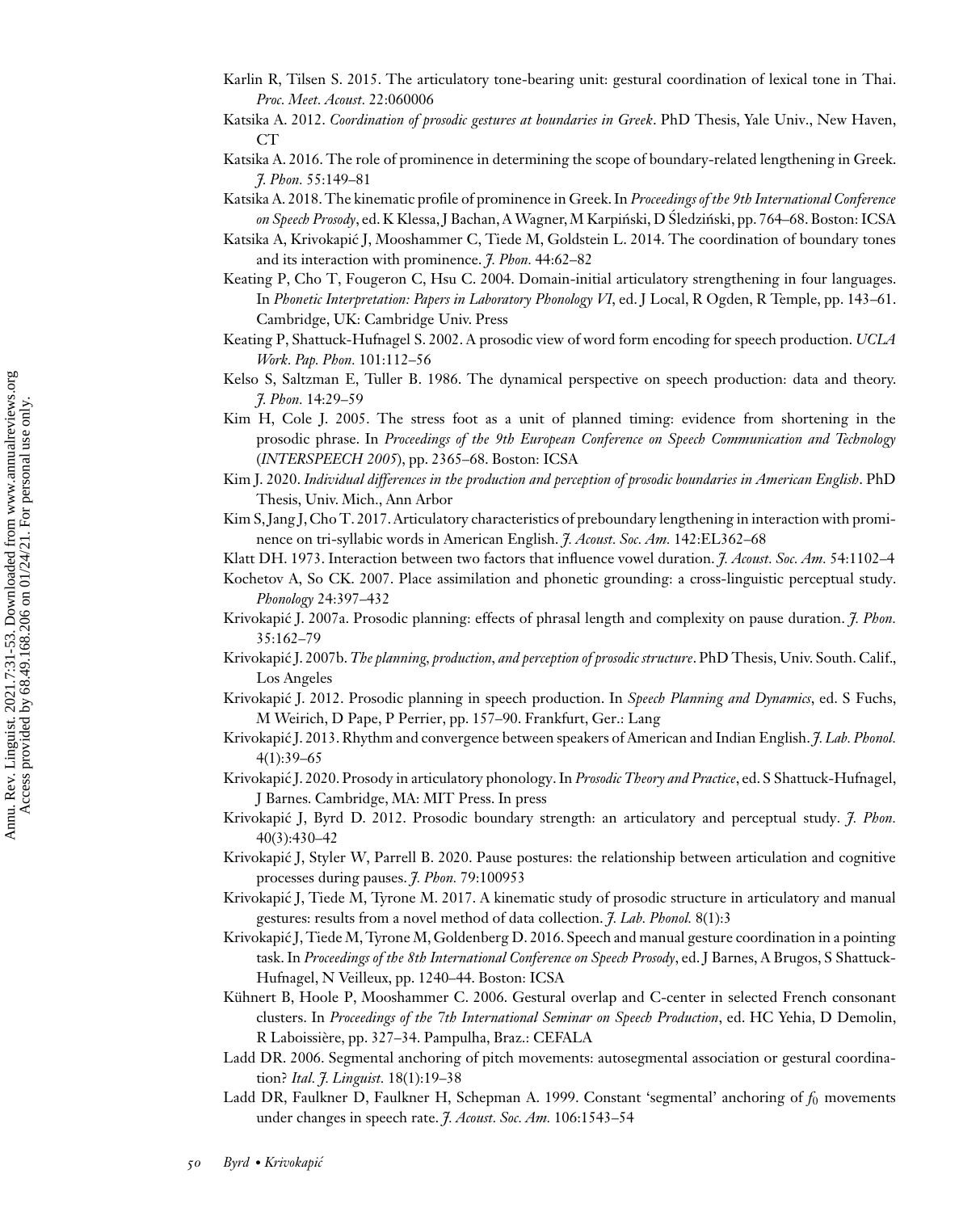- <span id="page-20-0"></span>Large EW. 2008. Resonating to musical rhythm: theory and experiment. In *The Psychology of Time*, ed. S Grondin, pp. 189–232. Bingley, UK: Emerald
- Large EW, Fink P, Kelso JAS. 2002. Tracking simple and complex sequences. *Psychol. Res.* 66:3–17
- Lee S, Byrd D, Krivokapić J. 2006. Functional data analysis of prosodic effects on articulatory timing. *J. Acoust. Soc. Am.* 119:1666–71
- Lee Y. 2018. *The prosodic substrate of consonant and tone dynamics*. PhD Thesis, Univ. South. Calif., Los Angeles
- Lee Y, Danner SG, Parrell B, Lee S, Goldstein L, Byrd D. 2018a. Articulatory, acoustic, and prosodic accommodation in a cooperative maze navigation task. *PLOS ONE* 13(8):e0201444
- Lee Y, Goldstein L, Byrd D. 2018b. *Dynamical systems model of prosodic asymmetries in the co-expression of phrasal and segmental tone*. Paper presented at the Linguistic Society of America Annual Meeting, New York, NY, Jan. 3–6
- Lehiste I. 1972. The timing of utterances and linguistic boundaries. *J. Acoust. Soc. Am.* 51(6, Part 2):2018–24
- Lim Y, Zhu Y, Lingala SG, Byrd D, Narayanan S, Nayak K. 2019. 3D real-time MRI of the vocal tract during natural speech. *Magn. Reson. Med.* 81(3):1511–20
- Marin S, Pouplier M. 2010. Temporal organization of complex onsets and codas in American English: testing the predictions of a gestural coupling model. *Motor Control* 14(3):380–407
- McClean M. 1973. Forward coarticulation of velar movement at marked junctural boundaries. *J. Speech Hear. Res.* 16:286–96
- Mücke D, Hermes A, Tilsen S. 2019. Strength and structure: coupling tones with oral constriction gestures. In *Proceedings of the 20th European Conference on Speech Communication and Technology* (*INTERSPEECH* 2019), ed. G Kubin, Z Kačič, pp. 914–18. Boston: ICSA
- Mücke D, Nam H, Hermes A, Goldstein LM. 2012. Coupling of tone and constriction gestures in pitch accents. In *Consonant Clusters and Structural Complexity*, ed. P Hoole, L Bombien, M Pouplier, C Mooshammer, B Kühnert, pp. 205–30. Berlin: Mouton de Gruyter
- Nam H. 2007. A competitive, coupled oscillator model of moraic structure: split-gesture dynamics focusing on positional asymmetry. In *Laboratory Phonology 9*, ed. J Cole, JI Hualde, pp. 483–506. Berlin: Mouton de Gruyter
- Nam H, Goldstein L, Saltzman E. 2009. Self-organization of syllable structure: a coupled oscillator model. In *Approaches to Phonological Complexity*, ed. F Pellegrino, E Marisco, I Chitoran, C Coupé, pp. 299–328. Berlin/New York: Mouton de Gruyter
- Nam H, Saltzman E. 2003. A competitive, coupled oscillator of syllable structure. In *Proceedings of the 12th International Congress of Phonetic Sciences* (*ICPhS XII*), Vol. 3, ed. P Romeas, pp. 2253–56. Aix-en-Provence, Fr.: Inst. Phon.
- Nava E, Tepperman J. 2010. *Modeling second language prosody acquisition: a dynamic systems theory approach*. Paper presented at the 35th Annual Boston University Conference on Language Development (BUCLD 35), Boston, Novemb. 5–7
- Niemann HH. 2016. *The coordination of pitch accents with articulatory gestures: a dynamical approach*. PhD Thesis, Univ. Köln, Köln, Ger.
- Niemann HH, Mücke D, Nam H, Goldstein L, Grice M. 2011. Tones as gestures: the case of Italian and German. In *Proceedings of the 17th International Congress of Phonetic Sciences* (*ICPhS XVII*), pp. 1486–89. London: IPA
- O'Dell M, Nieminen T. 1999. Coupled oscillator model of speech rhythm. In *Proceedings of the 14th International Congress of Phonetic Sciences* (*ICPhS 14*), Vol. 2, ed. J Ohala, Y Hasegawa, M Ohala, D Granville, A Bailey, pp. 1075–78. Berkeley: Univ. Calif.
- Oh M, Byrd D. 2019. Syllable-internal corrective focus in Korean. *J. Phon.* 77:100933
- Oh M, Lee Y. 2018. ACT: an Automatic Centroid Tracking tool for analyzing vocal tract actions in real-time magnetic resonance imaging speech production data. *J. Acoust. Soc. Am.* 144(4):EL290–96
- Parrell B. 2012. The role of gestural phasing in Western Andalusian Spanish aspiration. *J. Phon.* 40:37–45
- Parrell B, Goldstein L, Lee S, Byrd D. 2014. Spatiotemporal coupling between speech and manual motor actions. *J. Phon.* 42:1–11
- Parrell B, Narayanan S. 2018. Explaining coronal reduction: prosodic structure and articulatory posture. *Phonetica* 75(2):151–81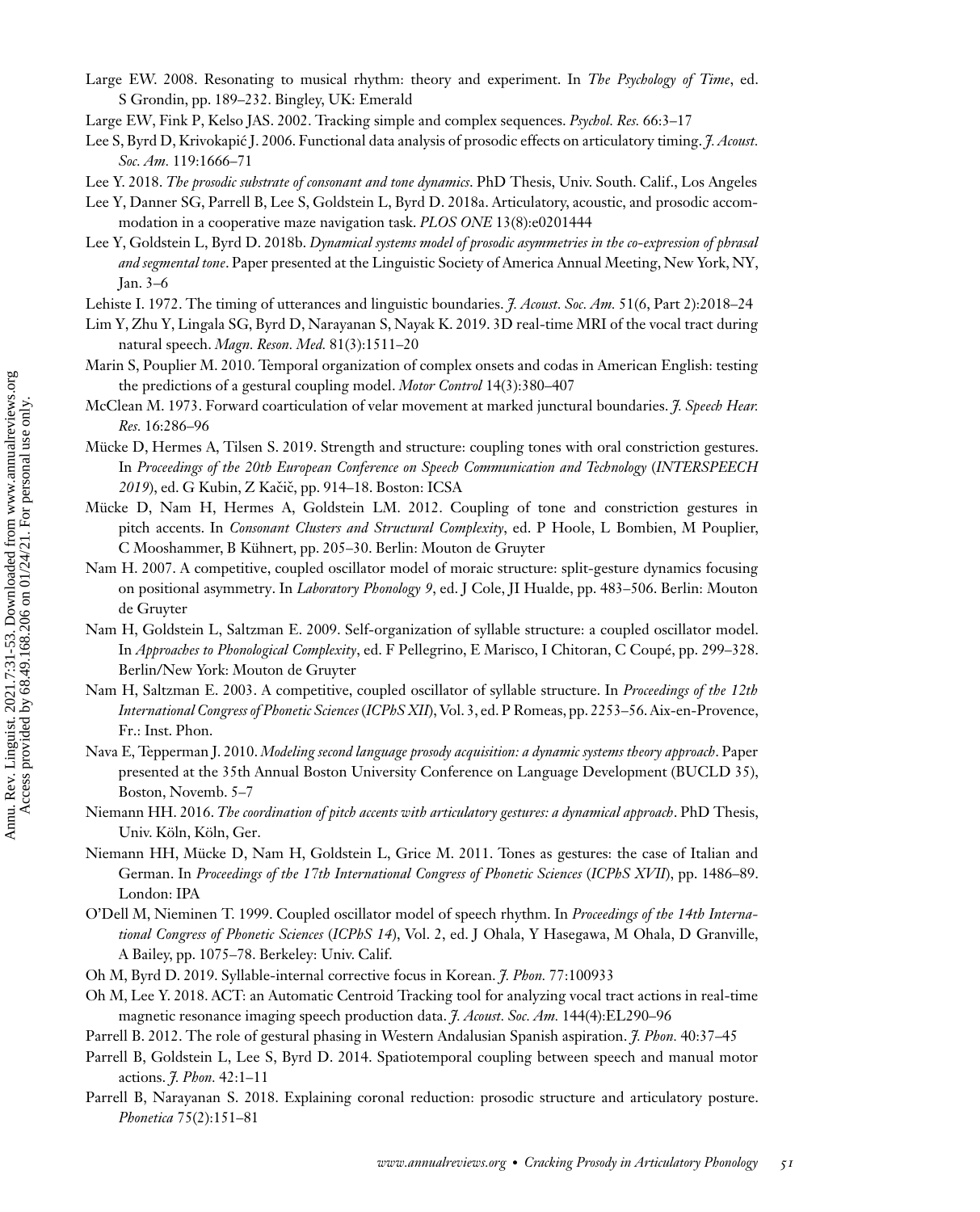<span id="page-21-0"></span>Port R. 1981. Linguistics timing factors in combination. *J. Acoust. Soc. Am.* 69:262–74

- Port R. 2003. Meter and speech. *J. Phon.* 31:599–611
- Port R, Cummins F, Gasser M. 1995. A dynamic approach to rhythm in language: toward a temporal phonology. arXiv:cmp-lg/9508007
- Pouplier M. 2012. The gestural approach to syllable structure: universal, language- and cluster-specific aspects. In *Speech Planning and Dynamics*, ed. S Fuchs, M Weirich, D Pape, P Perrier, pp. 63–96. Frankfurt, Ger.: Lang
- Pouplier M, Benuš Š. 2011. On the phonetic status of syllabic consonants: evidence from Slovak. *† Lab. Phonol.* 2(2):243–73
- Prieto P, Torreira F. 2007. The segmental anchoring hypothesis revisited: syllable structure and speech rate effects on peak timing in Spanish. *J. Phon.* 35:473–500
- Rakerd B, Sennett W, Fowler CA. 1987. Domain-final lengthening and foot level shortening in spoken English. *Phonetica* 44:147–55
- Ramanarayanan V, Bresch E, Byrd D, Goldstein L, Narayanan SS. 2009. Analysis of pausing behavior in spontaneous speech using real-time magnetic resonance imaging of articulation. *J. Acoust. Soc. Am.* 126(5):EL160–65
- Ramanarayanan V, Goldstein L, Byrd D, Narayanan SS. 2013. An investigation of articulatory setting using real-time magnetic resonance imaging. *J. Acoust. Soc. Am.* 134:510–19
- Rasskazova O, Mooshammer C, Fuchs S. 2018. Articulatory settings during inter-speech pauses. In *Proceedings of the 13th Conference on Phonetics and Phonology in the German-Speaking Countries* (*P&P 13*), ed. M Belz, S Fuchs, S Jannedy, C Mooshammer, O Rasskazova, M Zygis, pp. 161–64. Berlin: ZAS/Humboldt Univ.
- Rasskazova O, Mooshammer C, Fuchs S. 2019. Temporal coordination of articulatory and respiratory events prior to speech initiation. In *Proceedings of the 20th European Conference on Speech Communication and Technology* (*INTERSPEECH 2019*), ed. G Kubin, Z Kaciˇ c, pp. 884–88. Boston: ICSA ˇ
- Reichel U, Cole J. 2016. Entrainment analysis of categorical intonation representations. In *Proceedings of the* 12th Conference on Phonetics and Phonology in the German-Speaking Countries (P&P 12), ed. O Jokisch. Munich, Ger.: Univ. Munich
- Reichel U, Mady K, Cole J. 2018. Prosodic entrainment in dialog acts. arXiv:1810.12646 [cs]
- Roessig S, Mücke D. 2019. Modeling dimensions of prosodic prominence. *Front. Commun.* 4:44
- Roessig S, Mücke D, Grice M. 2019. The dynamics of intonation: categorical and continuous variation in an attractor-based model. *PLOS ONE* 14(5):e216859
- Roy J, Cole J, Mahrt T. 2017. Individual differences and patterns of convergence in prosody perception. *J. Lab. Phonol.* 8(1):22
- Saltzman E. 1995. Dynamics and coordinate systems in skilled sensorimotor activity. In *Mind as Motion: Dynamics, Behavior, and Cognition*, ed. RF Port, T van Gelder, pp. 149–73. Cambridge, MA: MIT Press
- Saltzman E, Löfqvist A, Mitra S. 2000. "Glue" and "clocks": intergestural cohesion and global timing. In *Papers in Laboratory Phonology V: Acquisition and the Lexicon*, ed. MB Broe, JB Pierrehumbert, pp. 88–101. Cambridge, UK: Cambridge Univ. Press
- Saltzman E, Munhall KG. 1989. A dynamical approach to gestural patterning in speech production. *Ecol. Psychol.* 1:333–82
- Saltzman E, Nam H, Krivokapic J, Goldstein L. 2008. A task-dynamic toolkit for modeling the effects of ´ prosodic structure on articulation. In *Proceedings of the 4th International Conference on Speech Prosody*, ed. PA Barbosa, S Madureira, C Reis, pp. 175–84. Boston: ICSA
- Shaw JA, Gafos AI. 2015. Stochastic time models of syllable structure. *PLOS ONE* 10(5):e0124714
- Shaw JA, Gafos AI, Hoole P, Zeroual C. 2009. Syllabification in Moroccan Arabic: evidence from patterns of temporal stability in articulation. *Phonology* 26(1):187–215
- Shaw JA, Gafos AI, Hoole P, Zeroual C. 2011. Dynamic invariance in the phonetic expression of syllable structure: a case study of Moroccan Arabic consonant clusters. *Phonology* 28(3):455–90
- Shih S, Inkelas S. 2019. Autosegmental aims in surface optimizing phonology. *Linguist. Inq.* 50(1):137–96
- Swets B, Desmet T, Hambrick DZ, Ferreira F. 2007. The role of working memory in syntactic ambiguity resolution: a psychometric approach. *J. Exp. Psychol. Gen.* 136:64–81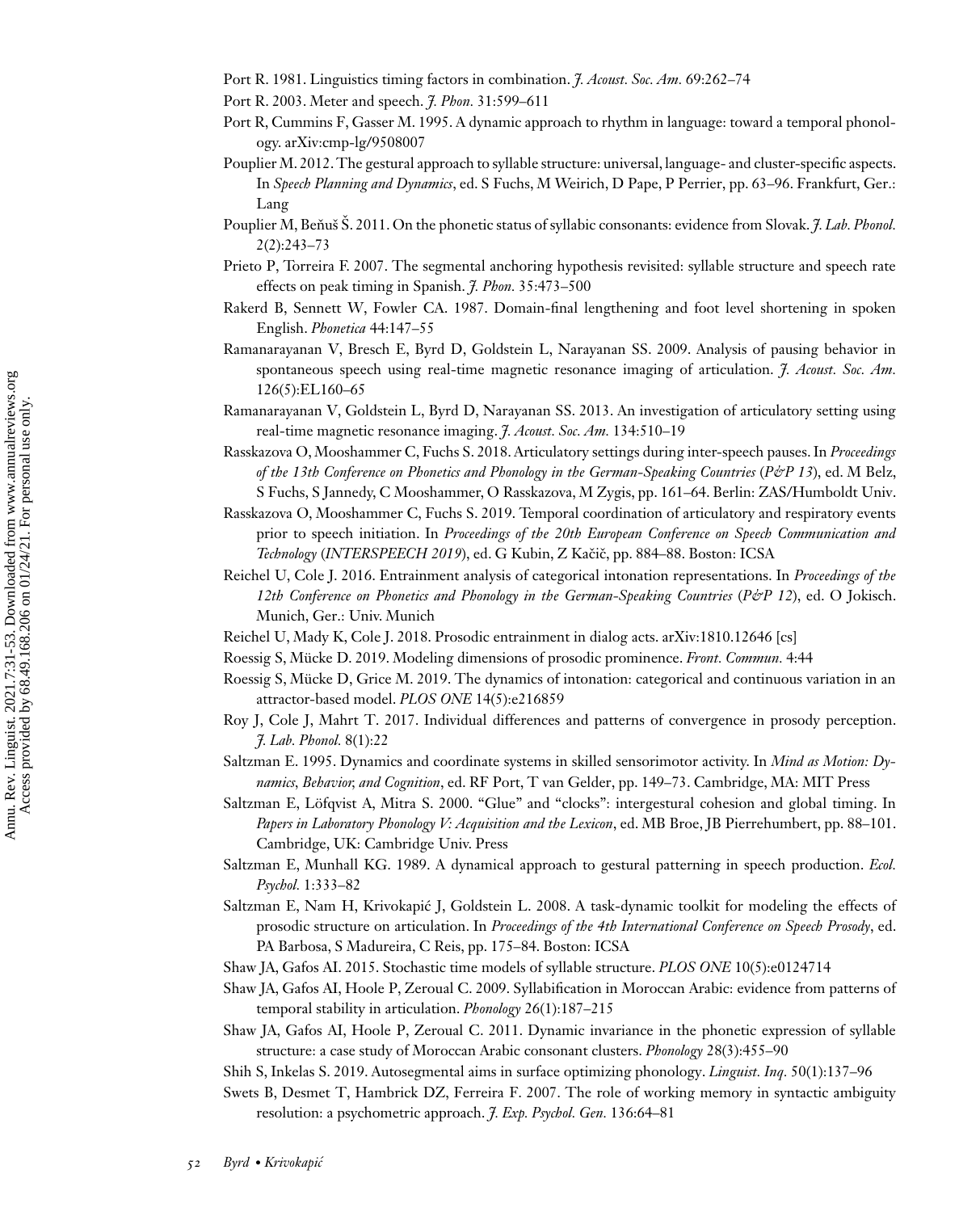- <span id="page-22-0"></span>Swets B, Petrone C, Fuchs S, Krivokapić J. 2017. *Individual differences in planning strategies among French*, *German and English speakers*. Poster presented at the 58th Annual Meeting of the Psychonomic Society, Vancouver, Can., Novemb. 9–12
- Tabain M. 2003. Effects of prosodic boundary on /aC/ sequences: articulatory results. *J. Acoust. Soc. Am.* 113:2834–49
- Tang C, Hamilton LS, Chang EF. 2017. Intonational speech prosody encoding in the human auditory cortex. *Science* 357(6353):797–801
- Tiede M, Mooshammer C. 2013. Evidence for an articulatory component of phonetic convergence from dual electromagnetic articulometer observation of interacting talkers. *J. Acoust. Soc. Am.* 19:060138
- Tilsen S. 2016. Selection and coordination: the articulatory basis for the emergence of phonological structure. *J. Phon.* 55:53–77
- Tilsen S. 2019. Space and time in models of speech rhythm. *Ann. N. Y. Acad. Sci.* 1453:47–66
- Tilsen S, Arvaniti A. 2013. Speech rhythm analysis with decomposition of the amplitude envelope: characterizing rhythmic patterns within and across languages. *J. Acoust. Soc. Am.* 134:628–39
- Tilsen S, Spincemaille P, Xu B, Doerschuk P, Luh W-M, et al. 2016. Anticipatory posturing of the vocal tract reveals dissociation of speech movement plans from linguistic units. *PLOS ONE* 11(1):e0146813
- Toutios A, Byrd D, Goldstein L, Narayanan S. 2019. Advances in vocal tract imaging and analysis. In *Routledge Handbook of Phonetics*[, ed. WF Katz, PF Assmann, chapter 2. London: Routledge.](https://www.routledgehandbooks.com/doi/10.4324/9780429056253-3) **https://www. routledgehandbooks.com/doi/10.4324/9780429056253-3**
- Toutios A, Lingala SG, Vaz C, Kim J, Esling J, et al. 2016. Illustrating the production of the International Phonetic Alphabet sounds using fast real-time magnetic resonance imaging. In *Proceedings of the 17th European Conference on Speech Communication and Technology* (*INTERSPEECH 2016*), ed. N Morgan, pp. 2428–32. Boston: ICSA
- Tuller B, Case P, Ding M, Kelso JAS. 1994. The nonlinear dynamics of speech categorization. *J. Exp. Psychol.* 20:3–16
- Vatikiotis-Bateson E, Barbosa AV, Best CT. 2014. Articulatory coordination of two vocal tracts. *J. Phon.* 44:167–81
- Wagner M. 2005. *Prosody and recursion*. PhD Thesis, MIT, Cambridge, MA
- Wagner M, Watson DG. 2010. Experimental and theoretical advances in prosody: a review. *Lang. Cogn. Proc.* 25(7–9):905–45
- Wagner P,Malisz Z, Kopp S. 2014. Gesture and speech in interaction: an overview. *Speech Commun*. 57:209–32
- Zhang M, Geissler C, Shaw JA. 2019. Gestural representations of tone in Mandarin: evidence from timing alternations. In *Proceedings of the 19th International Congress of Phonetic Sciences* (*ICPhS 2019*), ed. S Calhoun, P Escudero, M Tabain, P Warren, pp. 1803–7. Canberra: Australas. Speech Sci. Technol. Assoc.
- Zsiga EC. 2000. Phonetic alignment constraints: consonant overlap and palatalization in English and Russian. *J. Phon.* 28:69–102

#### RELATED RESOURCES

Gestural model. **<https://haskinslabs.org/research/features-and-demos/gestural-model>**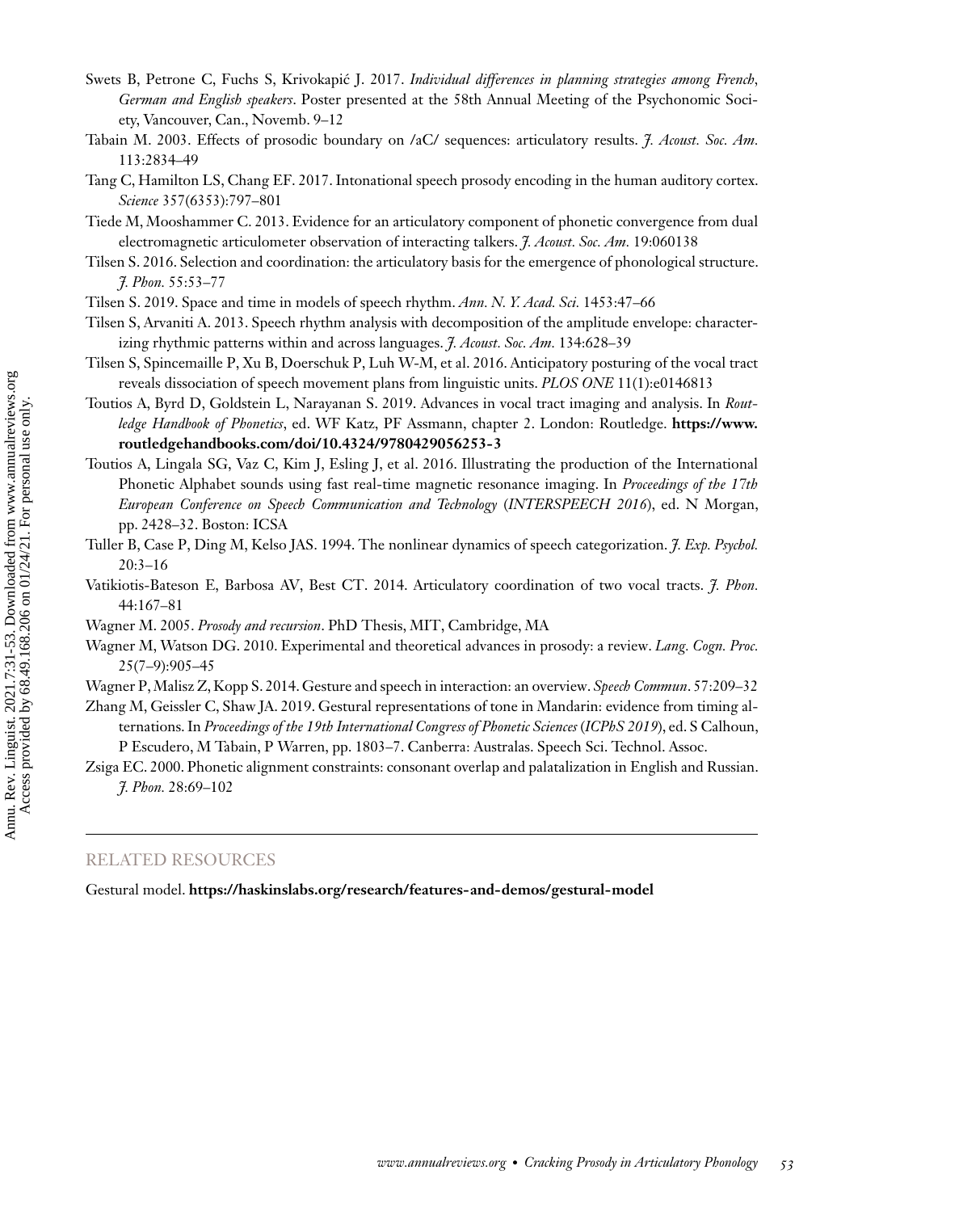# **Contents**

**Annual Review of Linguistics**

Volume 7, 2021

| Linguistics Then and Now: Some Personal Reflections                                 |
|-------------------------------------------------------------------------------------|
| The Respiratory Foundations of Spoken Language                                      |
| Cracking Prosody in Articulatory Phonology                                          |
| Prosody and Sociolinguistic Variation in American Englishes                         |
| The Motivation for Roots in Distributed Morphology                                  |
| The Morphome                                                                        |
| <b>Serial Verb Constructions</b>                                                    |
| Logophoricity, Perspective, and Reflexives                                          |
| Noncanonical Passives: A Typology of Voices in an Impoverished<br>Universal Grammar |
| Resumptive Pronouns in Language Comprehension and Production                        |
| Syntactic Structure from Deep Learning                                              |
| Evidentiality, Modality, and Speech Acts                                            |
| Shifty Attitudes: Indexical Shift Versus Perspectival Anaphora                      |
| Frames at the Interface of Language and Cognition                                   |